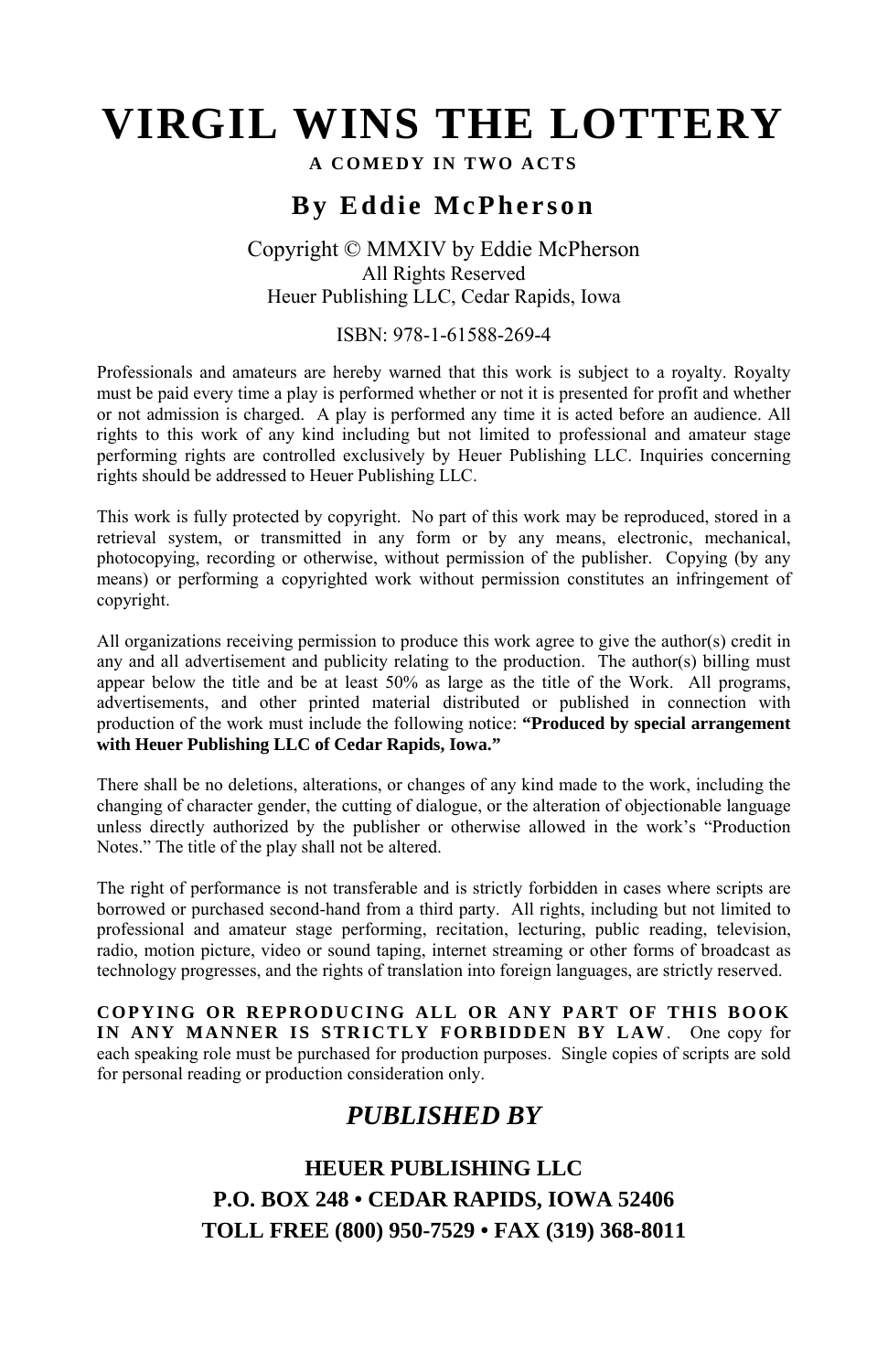#### *VIRGIL WINS THE LOTTERY*

# **VIRGIL WINS THE LOTTERY By Eddie McPherson**

**SYNOPSIS:** Everyone dreams of striking it rich by winning the lottery except Virgil's wife, Margaret. Margaret thinks it's a waste of money until Virgil wins the \$10,000 Lickskillit lottery. As soon as Margaret and Virgil get the news, Virgil quits his job, they join the posh (well, posh for Lickskillit) social club and overnight start living in high cotton. And then they get more news: They didn't actually win the \$10,000 lottery. Shamefully exposed, Margaret and Virgil start eatin' crow and learn that life is good, with or without the winnings, and then they get the biggest surprise of all.

### **CAST OF CHARACTERS:**

|                                             | get the news, Virgil quits his job, they join the posh (well, posh for        |  |
|---------------------------------------------|-------------------------------------------------------------------------------|--|
|                                             | Lickskillit) social club and overnight start living in high cotton. And then  |  |
|                                             | they get more news: They didn't actually win the \$10,000 lottery.            |  |
|                                             | Shamefully exposed, Margaret and Virgil start eatin' crow and learn that life |  |
|                                             | is good, with or without the winnings, and then they get the biggest surprise |  |
| of all.                                     |                                                                               |  |
|                                             |                                                                               |  |
|                                             | <b>CAST OF CHARACTERS:</b>                                                    |  |
| (7 MEN, 13 WOMEN, 13-20 TOTAL)              |                                                                               |  |
|                                             |                                                                               |  |
|                                             |                                                                               |  |
|                                             | lottery ticket. (170 lines)                                                   |  |
| MARGARET SLUDGE  VIRGIL'S wife. (286 lines) |                                                                               |  |
|                                             |                                                                               |  |
|                                             | MAE'S fiancée. (82 lines)                                                     |  |
|                                             |                                                                               |  |
|                                             | friend. (93 lines)                                                            |  |
|                                             |                                                                               |  |
|                                             |                                                                               |  |
| MAMA HOOPER MARGARET'S mother. (55 lines)   |                                                                               |  |
|                                             |                                                                               |  |
|                                             |                                                                               |  |
|                                             | <b>ACTORS WHO PLAY THE FOLLOWING ROLES MAY DOUBLE IF DESIRED</b>              |  |
|                                             |                                                                               |  |
|                                             |                                                                               |  |
|                                             |                                                                               |  |
|                                             |                                                                               |  |
|                                             | $(4 \text{ lines})$                                                           |  |
|                                             |                                                                               |  |
|                                             | their "maid." (11 lines)                                                      |  |
|                                             |                                                                               |  |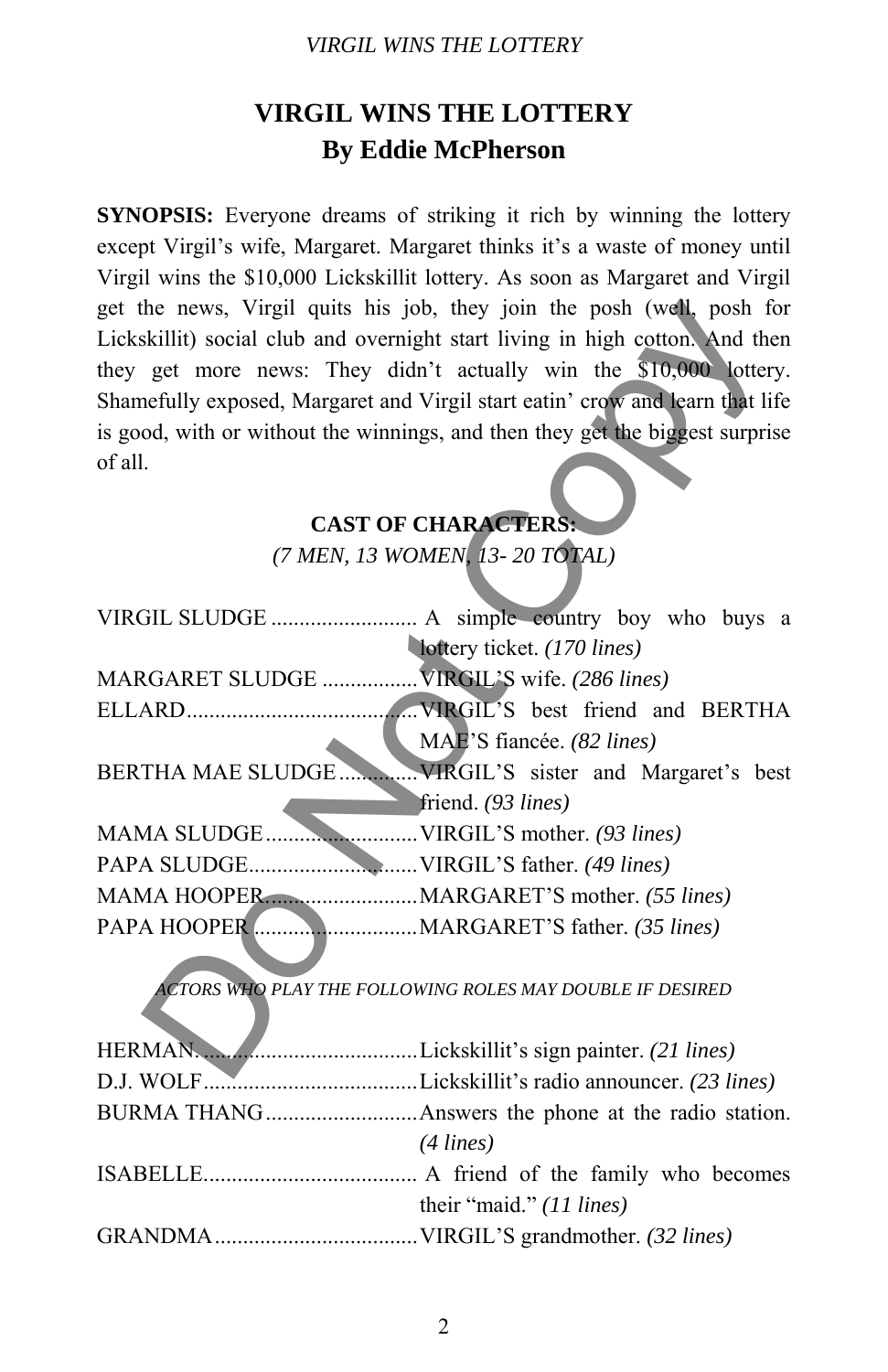|                              | "check them out." (26 lines)                                                     |
|------------------------------|----------------------------------------------------------------------------------|
| JOHN DRAKESUE ANN'S husband. | Henpecked.                                                                       |
|                              | $(11 \text{ lines})$                                                             |
|                              |                                                                                  |
|                              | Club. (19 lines)                                                                 |
|                              | DELPHIE RHODES Calls MARGARET up to ask for money.                               |
|                              | $(17$ lines)                                                                     |
|                              |                                                                                  |
|                              | of their winnings. $(12 \text{ lines})$                                          |
|                              | PATSY CLINE RHODES  MONA'S daughter who is a little more                         |
|                              | honest than her mother would like.                                               |
|                              | $(6$ lines)                                                                      |
|                              |                                                                                  |
|                              | <b>SET</b>                                                                       |
|                              |                                                                                  |
|                              | The play takes place in the living room of Virgil and Margaret's modest          |
|                              | home. It's a pretty drab-looking living room. Paint is peeling off the walls     |
|                              | in some places. The sofa that sits center stage is well worn, as well as any     |
|                              | other furniture you choose to add to the stage. An old baby's crib is            |
| somewhere in the room.       |                                                                                  |
|                              |                                                                                  |
|                              | The front door is stage right and the door leading to the kitchen is stage left. |
|                              | A small table sits somewhere in the room for Papa Hooper to set his CB           |
| radio on.                    |                                                                                  |
|                              |                                                                                  |
| <b>SYNOPSIS OF SCENES</b>    |                                                                                  |
|                              |                                                                                  |
| <b>ACTONE, SCENE 1:</b>      | Sludge's living room                                                             |
| ACT ONE, SCENE 2:            | Sludge's living room                                                             |
|                              |                                                                                  |

# **SET**

# **SYNOPSIS OF SCENES**

#### **INTERMISSION**

| <b>ACT TWO, SCENE 1:</b> | Sludge's living room |
|--------------------------|----------------------|
| <b>ACT TWO, SCENE 2:</b> | Sludge's living room |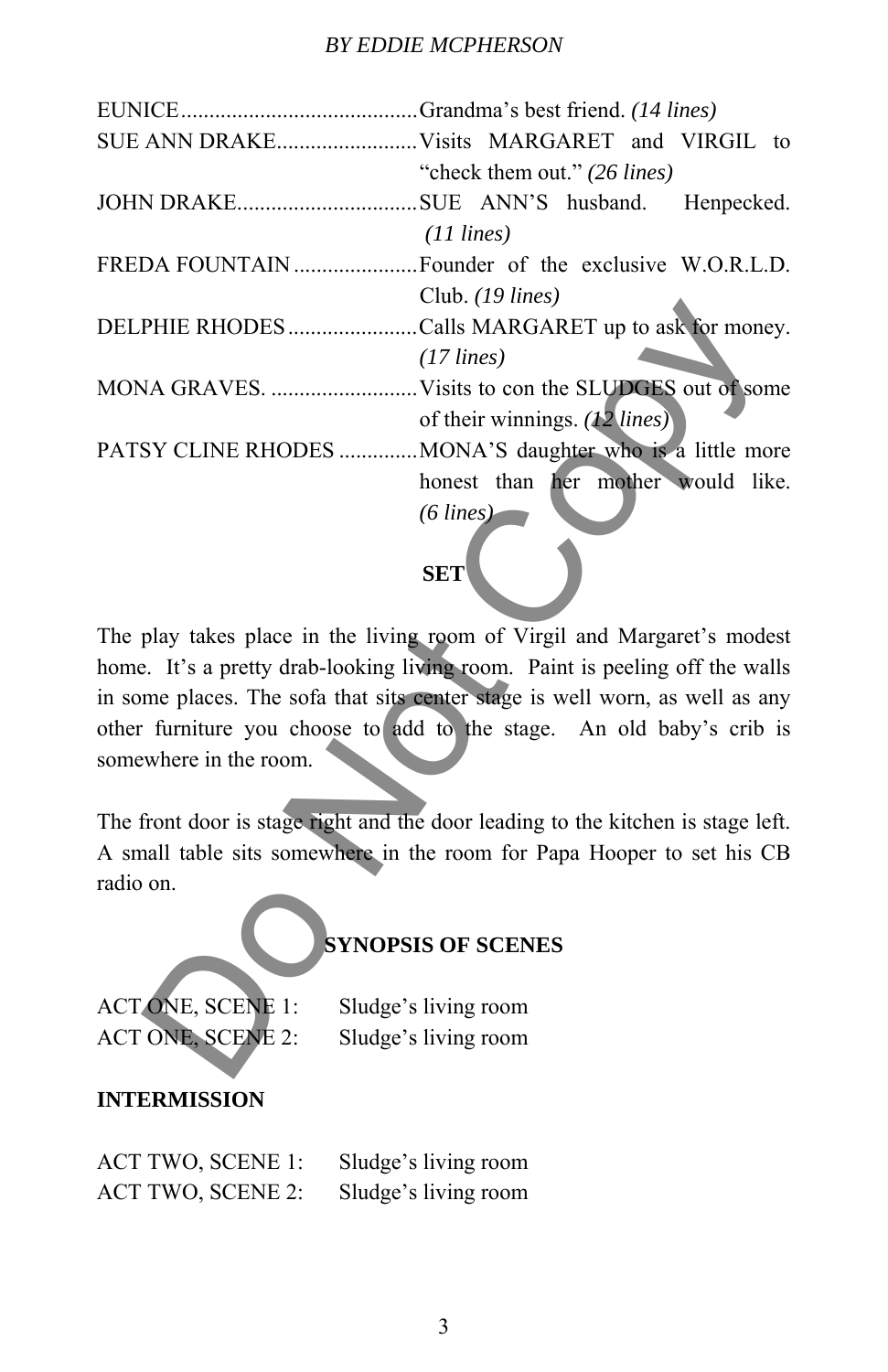#### *VIRGIL WINS THE LOTTERY*

### **PRODUCTION NOTES**

**BALLOONS:** In order for the balloons to lift the "baby" from its crib, the baby must be very light. One suggestion is for the baby itself to be made from a couple of large, round balloons wrapped in something light, such as brown tissue paper made to look like a blanket. It may need to be anchored with fishing line so it will float to a certain height making it easy for Ellard to retrieve it.

**PAPA SLUDGE'S HAMMERING:** When Papa Hooper hits the floor with his hammer during the lottery drawing, have a piece of wood concealed for him to hit.

**LOPSIDED CAKE:** The lopsided cake can be made from cardboard with real or fake icing covering it.

**FALLING THROUGH THE FLOOR:** When Papa Sludge and Herman fall through the floor behind the sofa, practice this carefully so the fall looks authentic and doesn't look as if they are simply ducking behind the sofa (which, of course, is what they're doing). It is in the opinion of the playwright that the sound effect of a loud CRACK followed by the fall and the actors screaming will help to mask the fact they're merely quickly ducking. The Service of the Marian Control of Control of Copyright Copyright Control of Copyright Copyright Copyright Copyright Copyright Copyright Copyright Copyright Copyright Copyright Copyright Copyright Copyright Copyright Cop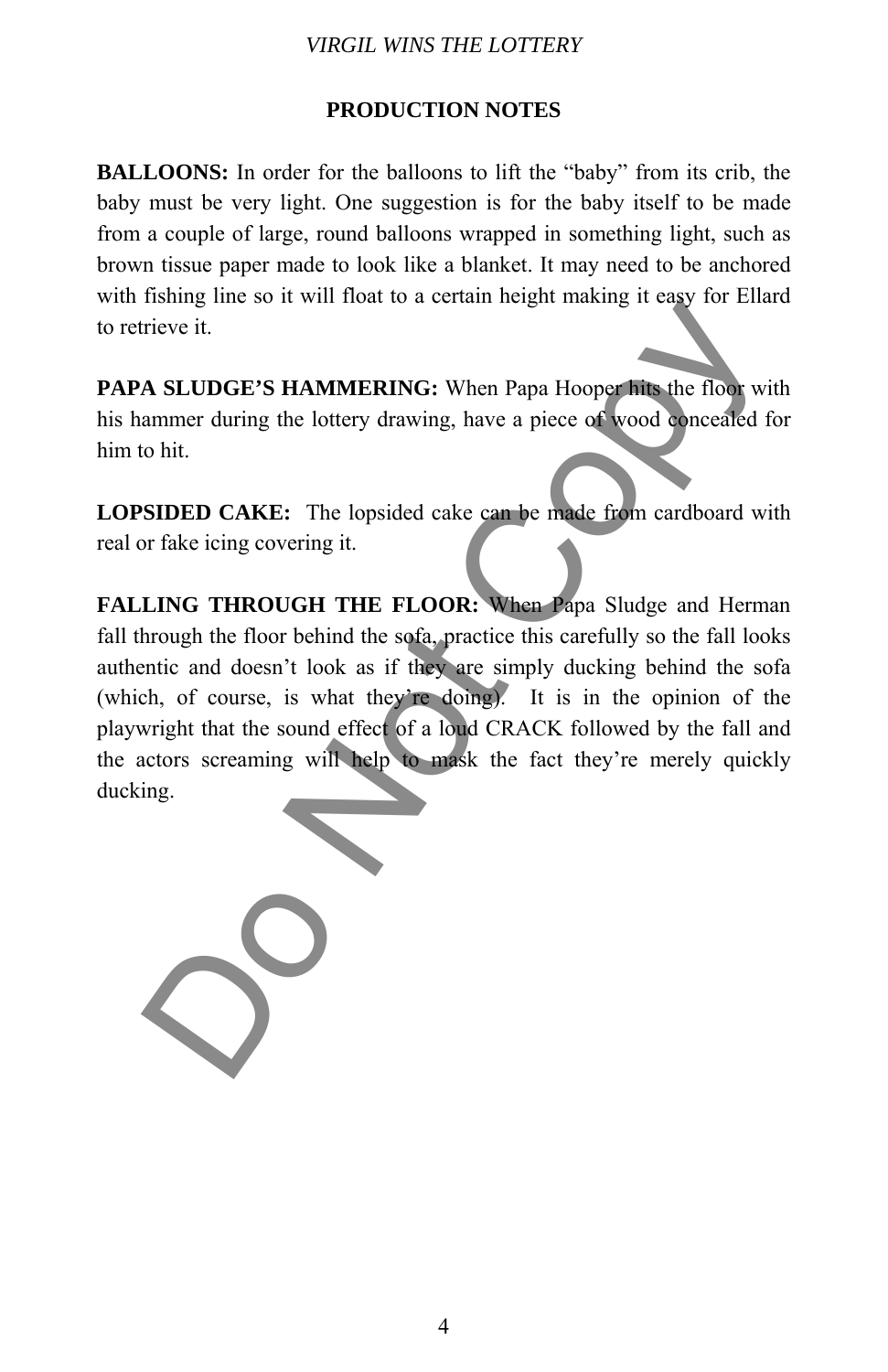#### *BY EDDIE MCPHERSON*

# **PROPS**

# **ACT ONE**

- □ A "baby" wrapped in a blanket
- □ Another small blanket
- □ Lopsided "cake"
- $\Box$  Hot wheel cars
- $\Box$  Horn-rimmed glasses (Baby)
- □ Pile of clothes
- $\Box$  Men's boxers with designs on them Pile of clothes<br>
The of clothes<br>
The of clothes<br>
The of clothes<br>
The of clothes<br>
The of clothes<br>
The multiplication is strings<br>
Cotton balls<br>
The Hammer<br>
The Copy food<br>
Hammer<br>
The Condensity food<br>
The Mandon and the Copy
- □ Large pair of bloomers
- $\Box$  Helium balloons on strings
- □ Cotton balls
- $\Box$  Tool belt
- □ Hammer
- □ CB radio (Real or homemade)
- □ Jar of baby food
- □ Spoon
- □ Wad of fake bills
- □ Watch on a chain (Or wristwatch)
- □ Bandanna
- □ Radio
- □ Lottery ticket
- □ Telephone
- □ Coffee cup (Bernice)
- □ Piece of paper
- □ Tissue or white handkerchief
- □ Confetti
- $\Box$  "No hunting" sign
- □ Old camera
- □ Paper towels
- □ Small bandages
- □ Large quilt or blanket
- □ Two large checks
- □ Fake microphone
- $\Box$  Box for the remote broadcast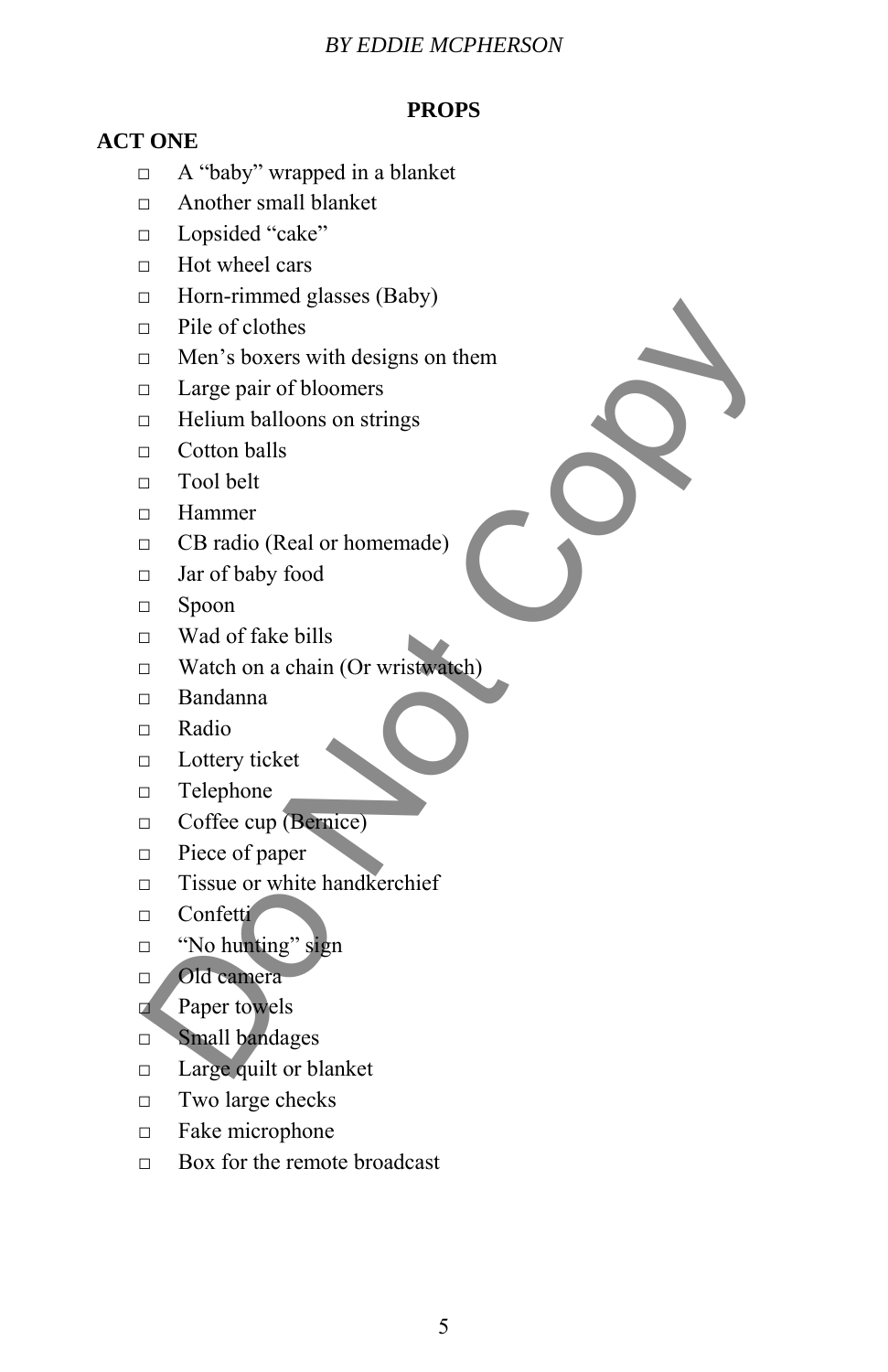#### *VIRGIL WINS THE LOTTERY*

# **ACT TWO**

- □ Piece of paper for IOUs
- □ Cowbell (Or regular bell)
- □ Bag of pork rinds
- □ magazine
- □ Cane (Virgil)
- □ Cheap portable sound device
- $\Box$  Small writing pad (Sue)
- □ Bag of popcorn
- □ White glove
- □ Tootsie rolls
- □ Paper napkins
- □ Telephone receivers
- □ Broom
- □ Purse (Grandma)
- □ Candy dishes
- □ Rope
- □ Basket of "muffins"
- □ Rug

# **SOUND EFFECTS AND MUSIC**

- □ Banjo music
- $\Box$  Baby laughing
- □ Baby burping
- □ Bluegrass music
- □ Song such as "Sharp Dressed Man" or equivalent **Considerate Solution**<br> **Considerate Solution**<br> **Consideration**<br> **Consideration**<br> **Consideration**<br> **Documentary Considers**<br> **Comptant Considers**<br> **Comptant Considers**<br> **Comptant Consider Solution**<br> **Comptant Consider Solu** 
	- □ Short fanfare music
	- □ Loud crack and crash
	- □ Car horn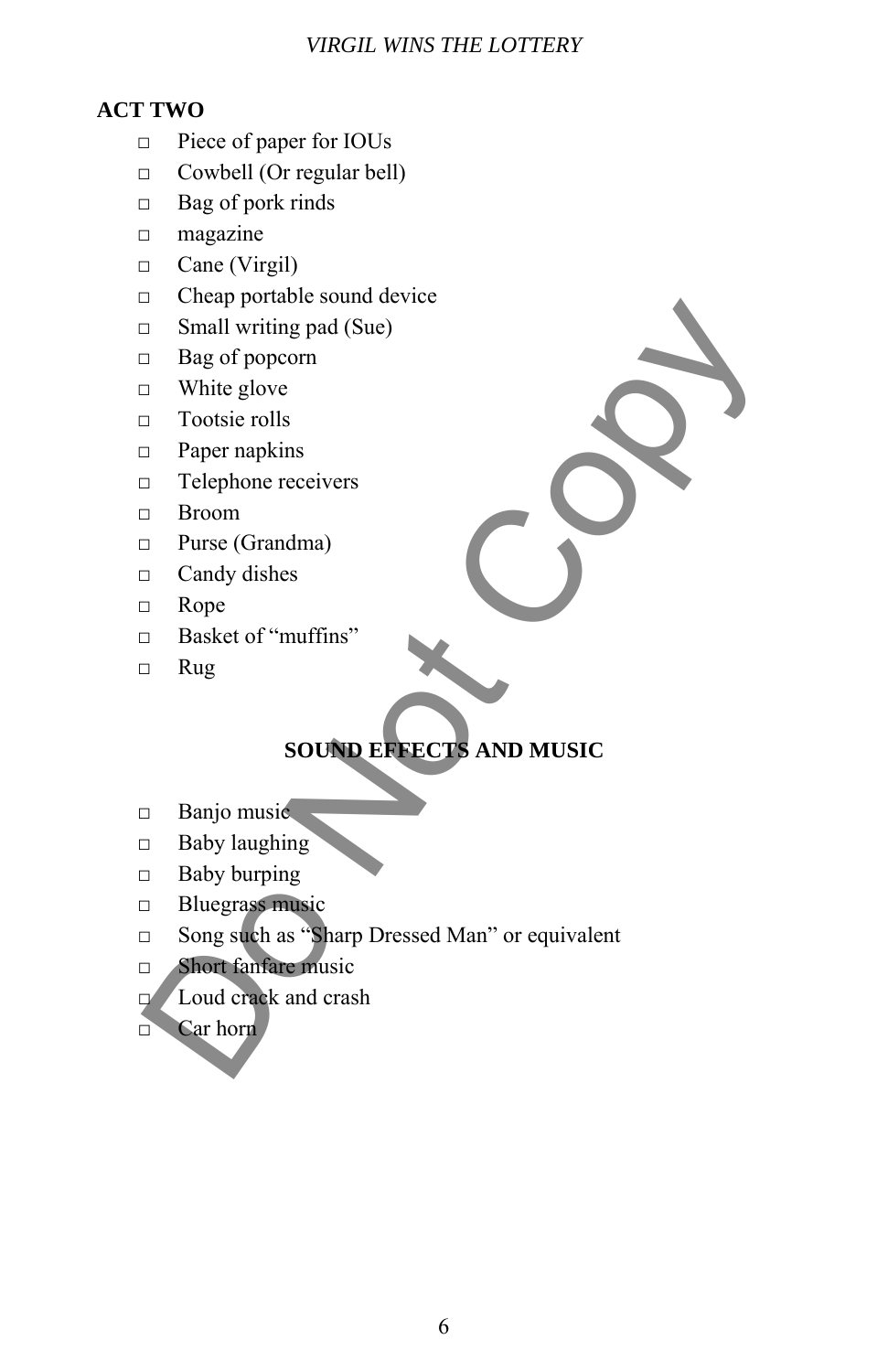#### *BY EDDIE MCPHERSON*

#### **CHARACTERIZATION**

Lickskillit is a small rural community in the middle of nowhere. The people who live there are simple country people but aren't hillbillies. Though their qualities are exaggerated, they still need to be played somewhat down to earth and not so much like a melodrama.

#### **COSTUMES**

They need to dress tacky and silly, especially on the day Freda shows up. Virgil wears black-framed, horn-rimmed glasses (and so does the "baby"). The latest fashion magazines hardly ever make their way across the town limits of this humble hamlet. Sue Ann and Freda try hard to look and act highbrow when, in reality, they're just as "redneck" as the rest of Lickskillit. COSTUMES<br>
The cost of this hand silly, especially on the day Freda shows u<br>
il wears black-framed, hom-rimmed glasses (and so does the "baby"<br>
latest fashion magazines hardly ever make their way across the tow<br>
of this hum

# **AUTHOR'S NOTE**

This is a farce. The action should move quickly to be effective. Slow moments and long blackouts between scenes will be annoying and distracting. Keep it moving and have fun!

# *DEDICATION*

*To Levie. After all, the Sludges winning the lottery was your idea.*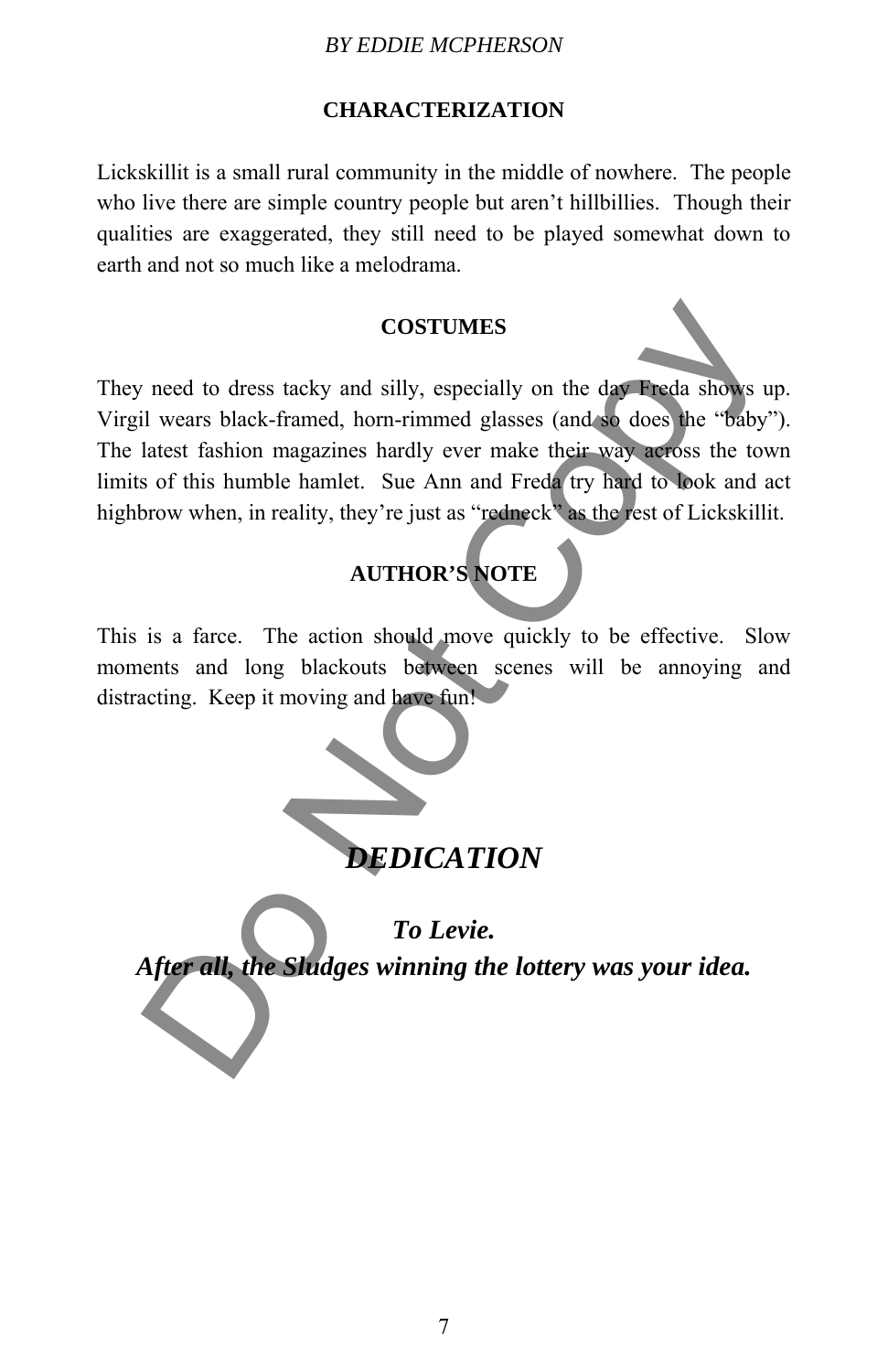# **ACT ONE, SCENE 1**

# *AT RISE:*

*VIRGIL sits on the sofa playing with his new born baby. The baby lies in VIRGIL'S lap wrapped inside a blanket as VIRGIL plays peekaboo behind another small blanket. He holds the blanket up in front of his face.* 

**VIRGIL:** Where did Daddy go? *(Drops the blanket.)* There he is! *(Sound of baby laughing as VIRGIL puts the blanket back up.)* Where did Daddy go? *(Drops blanket.)* There he is! *(Baby laughs.)* You sure are an easy audience, little man. **GIL:** Where did Daddy go? (Drops the blanket) There he is<br>Sound of baby laughing as VIRGIL puts the blanket back up<br>Where did Daddy go? (Drops blanket.) There he is! (Baby laughs<br>ou sure are an easy audience, little man.

*MARGARET runs in wearing an apron. She has flour on her nose and she's grinning ear to ear. She is holding something behind her back.* 

**MARGARET:** Hey, Virgil, what cha doin', sweet thing?

- **VIRGIL:** Spendin' quality time with my first borned son. *(To the baby.)* Want me to tie you to the ceiling fan again?
- **MARGARET:** Virgil Sludge, don't you dare. And what do you mean, *again*?
- **VIRGIL:** Don't worry, hun, I turned it on medium. *(Rising and approaching her with the baby.)* What you hidin' behind your back?
- **MARGARET:** A secret. *(She presents her lopsided cake which resembles a chocolate ramp.)* And here it is. I made it with my own two hands.
- **VIRGIL:** *(Big smile.)* Weeeeell, with your own two hands, what you know about that.

**MARGARET:** You look confused. Don't you know what it is?

- **VIRGIL:** *(Trying his best.)* Margaret, you went and built me a ramp for my Hot Wheel collection.
- **MARGARET:** Virgil Sludge, it ain't no Hot Wheel ramp.

**VIRGIL:** If it ain't, it shore should be.

- **MARGARET:** It's a chocolate cake that took me hours to make from scratch.
- **VIRGIL:** *(Big smile since he knows he's in trouble.)* Of course it's a chocolate cake. I just couldn't see it good without my glasses.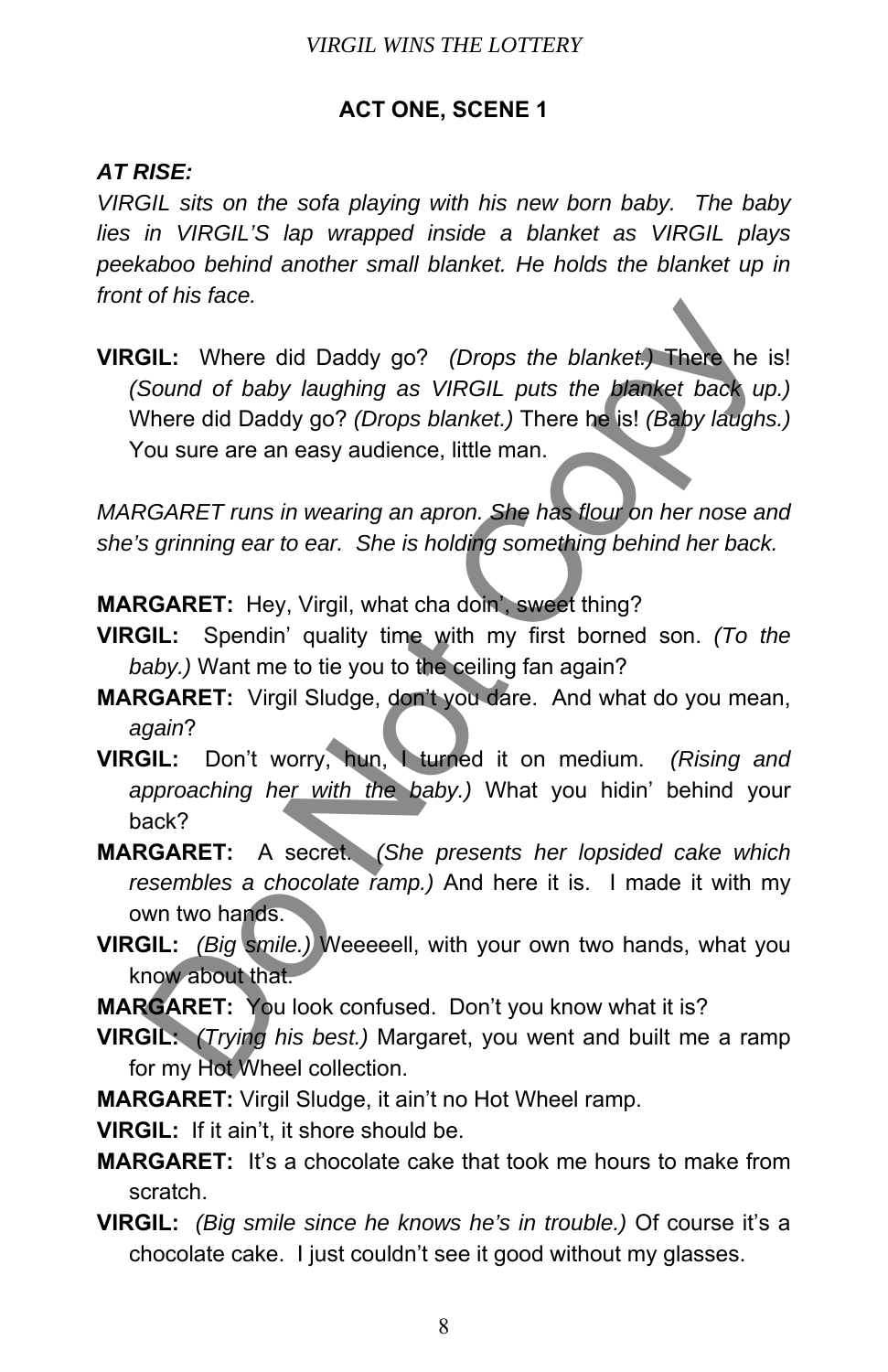**MARGARET:** You're wearin' your glasses.

- **VIRGIL:** *(Quickly to the baby.)* Look at that, son, your mama made me a delicious chocolate…lopsided cake. Wasn't that neighborly of her?
- **MARGARET:** *(Plops down still holding the cake.)* I can't do nothin' right.
- **VIRGIL:** Honey pie, that there cake is a work of art. Why, Leonardo Divinity couldn't do any better. But can I ask you just one tiny question?

**MARGARET:** What?

**VIRGIL:** *(Tilts his head.)* Why's it crooked?

- **MARGARET:** Because the floor in the kitchen is crooked, that's why. The floor is crooked which means the oven sits crooked which means my food always comes out―
- **VIRGIL:** Crooked?
- **MARGARET:** CROOKED! You been promisin' me for months you'd get floor fixed. I laid the baby down on a quilt the other day and he rolled out the back door.
- **VIRGIL:** *(Baby talk to the baby.)* I bet that was fun.
- **MARGARET:** It was NOT fun, Virgil. If a stray dog hadn't drug him back in, I would have thought he was kidnapped. Virgil, you promised.
- **VIRGIL:** Honey bumpkins, we just can't afford it right now. But as soon as I get that raise, the first thing I will do is jack up that kitchen floor.
- **MARGARET:** No, Virgil. It needs a whole new floor. Look at this place. Plaster comin' off the walls. Cold draft blowin' through the windows. This ain't the house we should be raisin' a little baby in. *(She sits and cries.)* Solution (and the back does)<br>
Divinity couldn't do any better. But can I ask you just one times<br>
ustion?<br>
CGARET: What?<br>
CGARET: Because the floor in the kitchen is crooked, that's which<br>
ne floor is crooked which means th
- **VIRGIL:** Honey bunch, don't cry. *(He places the baby in the crib.)* Once I get that raise, we will fix this place up like we always wanted to. You'll see.
- **MARGARET:** My mama tried to tell me I should have married― *(She stops herself.)*
- **VIRGIL:** Your mama said you should have married who?

**MARGARET:** Nobody.

**VIRGIL:** Nobody, huh?

**MARGARET:** Now, Virgil.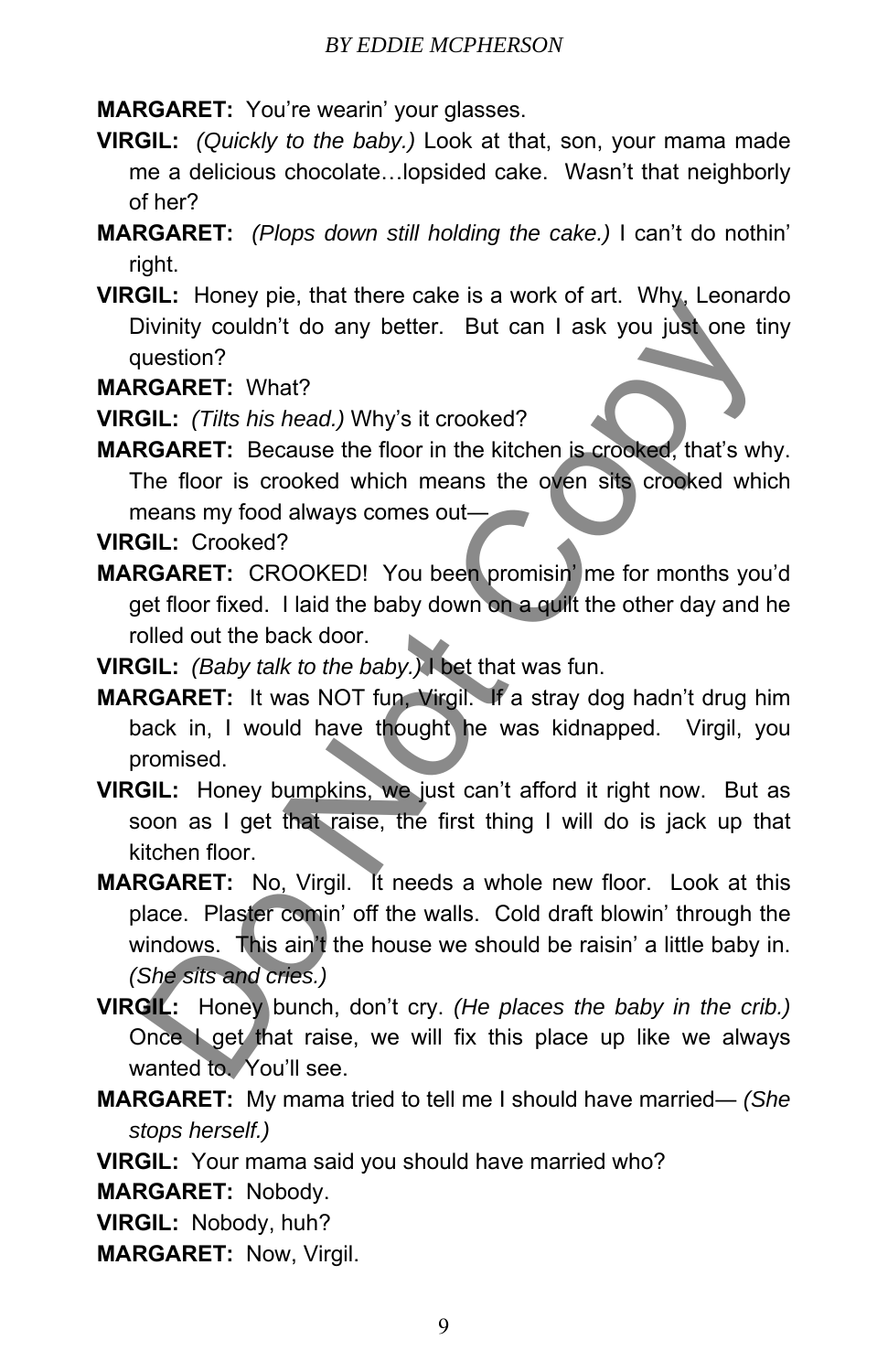- **VIRGIL:** Your mama wished you would have married somebody else. Who was it, Margaret, Leroy Hudgins?
- **MARGARET:** Law, Virgil, Leroy Hudgins makes you look like a movie star.
- **VIRGIL:** Was it that skinny kid from school with the buck teeth?

**MARGARET:** That was you.

**VIRGIL:** Who then?

- **MARGARET:** If you insist. You remember that feller who asked me to the barn dance that time?
- **VIRGIL:** Barn dance. *(Furrowed brow.)* You mean Sam Jones?

**MARGARET:** Mama liked him 'cause he went to trade school and become a successful mechanic.

**VIRGIL:** Sam Jones was ugly.

**MARGARET:** He was not.

**VIRGIL:** Margaret, Sam Jones could see his bottom lip without a mirror.

**MARGARET:** *(Scolding.)* Virgil Sludge, be nice.

**VIRGIL:** So, are you sayin' you're sorry you married me?

**MARGARET:** *(Feeling bad now, plays with VIRGIL'S ear.)* Of course not, Virgil. I couldn't have married Sam Jones. Too much grease under his fingernails. Watch the baby while I load the clothes dryer. *(She exits to the kitchen as ELLARD and BERTHA MAE enter through the front door.)* **SCARET:** If you insist. You remember that feller who asked m<br> **SCARET:** If you insist. You remember that feller who asked m<br> **SCARET:** If you insist. You remember that feller who asked m<br> **SCARET:** Bam dance. (*Furrowed b* 

**BERTHA MAE:** Ellard, I'm sick and tired hearin' 'bout your Hot Wheel cars.

- **ELLARD:** *(Rushes to VIRGIL and shows him a Hot Wheel car.)* Virgil, look what I done found down at the flea market.
- **VIRGIL:** *(Takes it and holds it up to get a good look at it.)* Gollee, Ellard, that's a beauty.
- **ELLARD:** It's a 1970 Chevelle. It's what they call a collector.

**BERTHA MAE:** *(Picking up the baby.)* Good mornin', you little rascal. It's me, your most favorite aunt in the whole world.

**VIRGIL:** *(Shouting over to the baby.)* Don't let her fool you, she's your ONLY aunt in the world.

**BERTHA MAE:** *(Looking at the baby.)* His features change ever' day. That little nose is beginnin' to look just like Margaret's.

**VIRGIL:** Maybe so, but he's got MY eyes.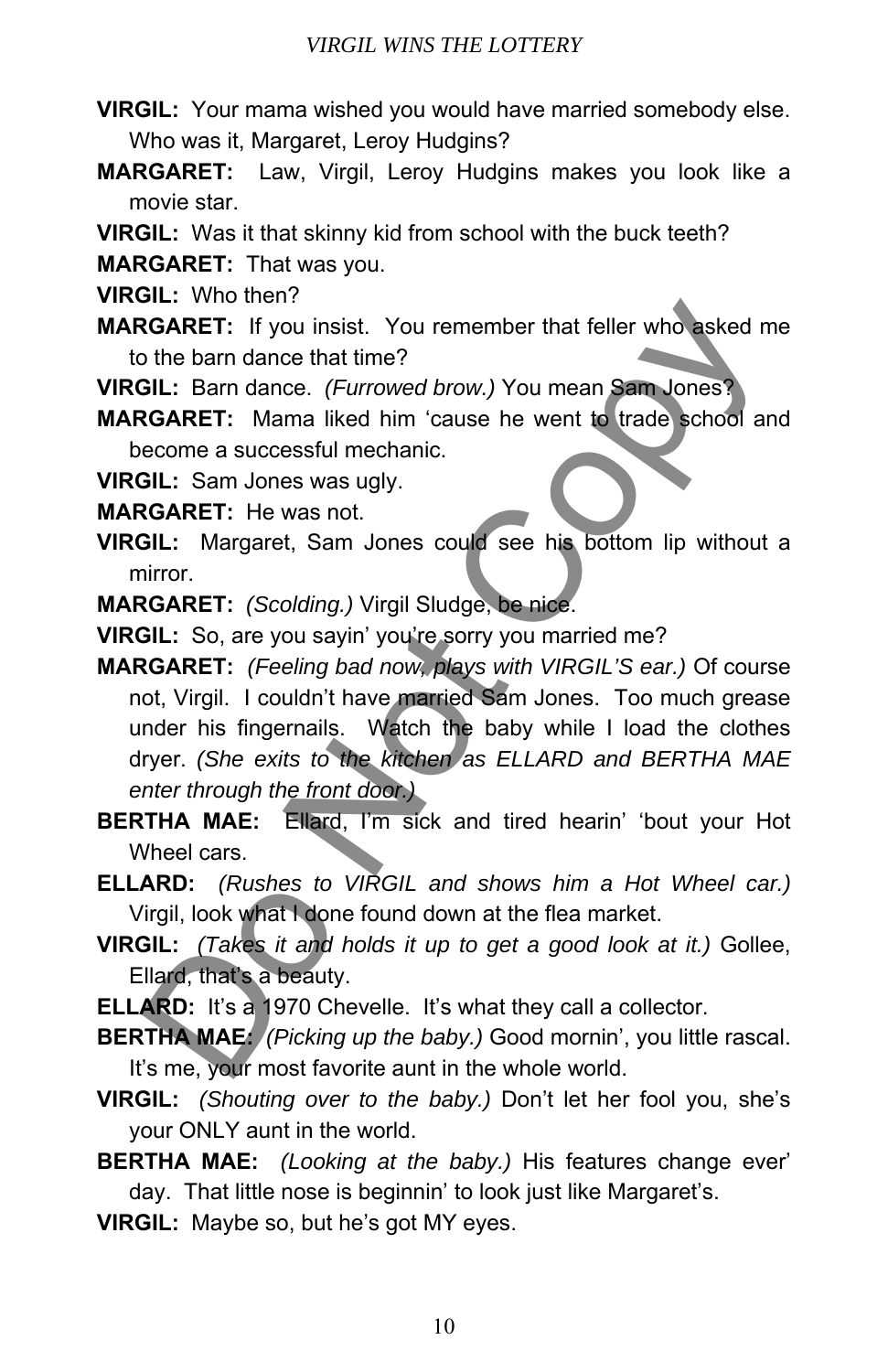**BERTHA MAE:** You can say THAT again. *(Holds it up so the audience can see the baby is wearin' horn-rimmed glasses like VIRGIL. ELLARD sits on the floor and plays with his car as BERTHA MAE sings.)* Rock a bye baby in the tree tops. *(Speaks to ELLARD.)* Ellard, does seein' Margaret and Virgil livin' their lives together with a newborn baby put any ideals in your head? *(ELLARD, pushing his car, makes the motor sound with his mouth.)* Ellard!

**ELLARD:** Yeah, honey?

**BERTHA MAE:** Are you listenin' to me?

**ELLARD:** *(He shakes his head.)* Yes, ma'am.

**BERTHA MAE:** You love that Hot Wheel more than you love me.

**ELLARD:** That ain't true, I love you exactly the same.

**BERTHA MAE:** I'm ignorin' you. *(Singing as she rocks the baby in her arms.)* Rockabye baby in the tree tops…

**ELLARD:** Virgil, you got any cotton balls?

**VIRGIL:** To polish up your Hot Wheel?

**ELLARD:** To stuff in my ears. That singin's killin' me.

**BERTHA MAE:** *(Bends down to ELLARD'S ear and sings loudly.)* IF THE BOW BREAKS THE CRADLE WILL FAAAAAAAL!

**VIRGIL:** I'll get both of us some. *(He exits to the kitchen.)*

*MARGARET enters with a load of clothes in her arms and throws them on the sofa and begins folding them.*  CLEATIVE, possiming rins car, makes the motor soand width is controlly and the states his head.) Yes, ma'am.<br> **ARD:** (He shakes his head.) Yes, ma'am.<br> **ARD:** (He shakes his head.) Yes, ma'am.<br> **ARD:** T**HA MAE:** You love t

**MARGARET:** Hey y'all. Where we eatin' tonight?

**BERTHA MAE:** It don't matter. Gollee, Margaret, you doin' laundry on a Friday night?

**MARGARET:** *(Throws the clothes on the sofa.)* It's a never endin' cycle. I just hope that old washin' machine holds up.

**BERTHA MAE:** I'll help you. Ellard, come play with the baby.

**ELLARD:** Let me park my Chevelle. *(Making car noises with his mouth, he parks the car.)* I'll be right back! *(He exits through the front door.)*

**BERTHA MAE:** He's bringin' in a present.

**MARGARET:** Another present? He's goin' to spoil him rotten.

**ELLARD:** *(Reenters holding several helium balloons on strings.)* Look what Uncle Ellard got for you.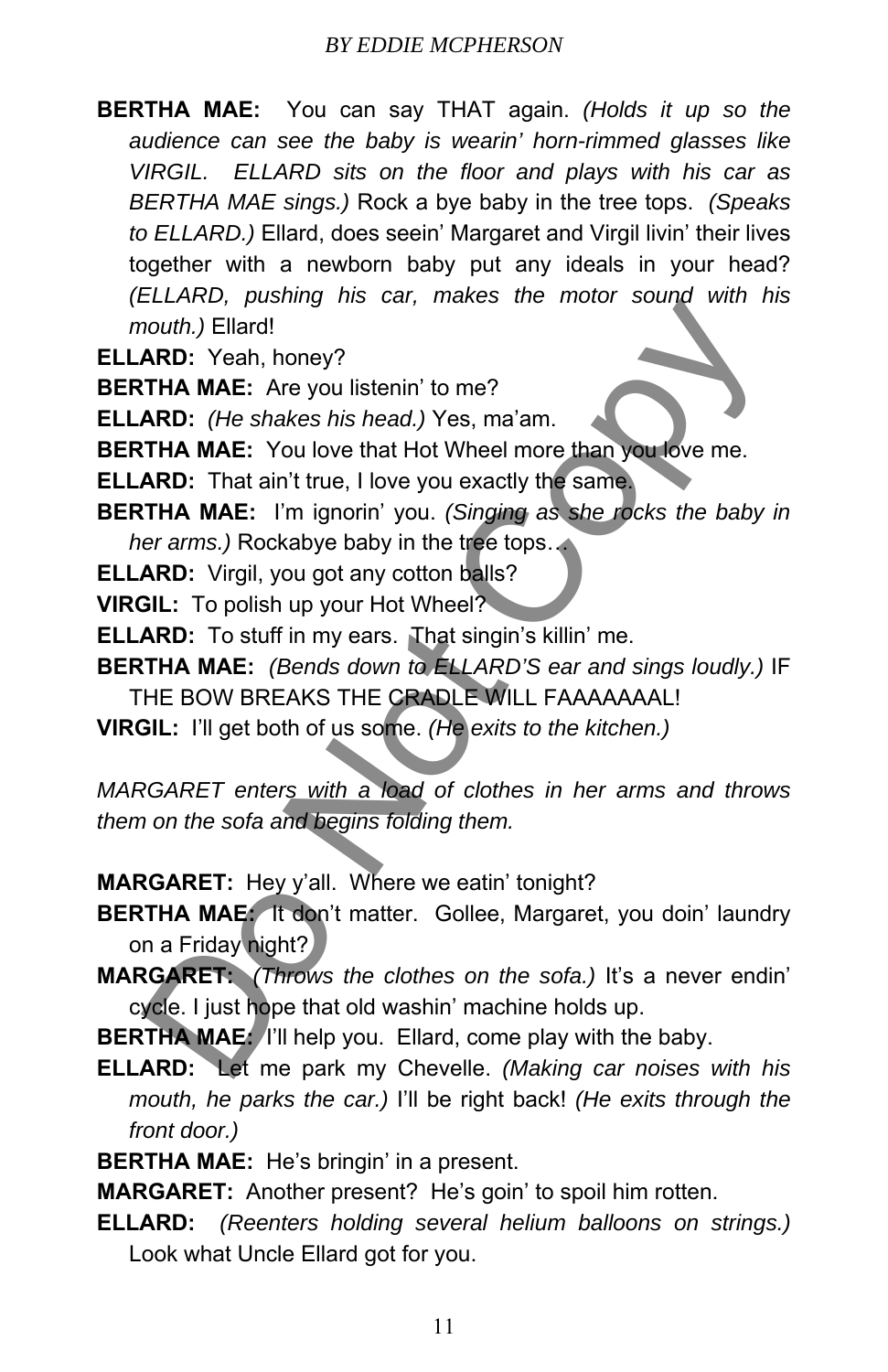#### *VIRGIL WINS THE LOTTERY*

**MARGARET:** *(Smiling.)* Balloons, Ellard?

**ELLARD:** They're for his birthday. He's three months old today.

**MARGARET:** That's sweet that you remembered.

- **BERTHA MAE:** Now if I can get him to remember MY birthday. Set 'em back there and come get the baby.
- **ELLARD:** *(Crosses and takes the baby.)* Come 'ere you little buzzard. Want to play a game with Uncle Ellard?
- **BERTHA MAE:** Stop sayin' you're his uncle. There's got to be some aisle walkin' 'fore you can claim THAT title if you catch my drift.
- **MARGARET:** *(Pointing to a pile.)* Bertha Mae, you can do the towels. Virgil is funny about people lookin' at his drawers.

*During the girls' conversation, ELLARD plays with the baby. He gets an idea and puts the baby in the crib, crosses and takes the bundle of helium balloons and puts them in the crib and attaches them to the*  baby. He drops the baby's pacifier and when he bends over to pick it *up, the balloons lift the baby up out of the crib into mid-air unseen by the girls. \*Check PRODUCTION NOTES. ELLARD can't reach the baby so he quickly grabs a chair and retrieves him, puts him in the crib, and goes back to his Hot Wheel.*  Strain. Vent to leave a gaint with cheate.<br>
THA MAE: Stop sayin' you're his uncle. There's got to be somisle walkin' fore you can claim THAT title if you catch my drift.<br>
RGARET: (Pointing to a pile.) Bertha Mae, you can d

**BERTHA MAE:** Speakin' of drawers, has Virgil fixed your crooked floor yet?

**MARGARET:** How did underwear make you think of my kitchen floor?

**BERTHA MAE:** 'Cause we was talkin' about drawers.

- **MARGARET:** Right.
- **BERTHA MAE:** Where do you keep your silverware?

**MARGARET:** In the silverware drawers.

**BERTHA MAE:** And where is your silverware drawers?

- **MARGARET:** In the kitchen. Ohhhhhhhhhh, okay. Well, to answer your question, no he ain't fixed that kitchen floor. There's the proof right there. *(Points to the cake.)* You know what that is?
- **BERTHA MAE:** Shore I do. It's a ramp for Virgil's Hot Wheels. I told Ellard I'd make him one.
- **MARGARET:** It ain't a ramp, Bertha Mae, it's a cake. I just baked it in my lopsided oven.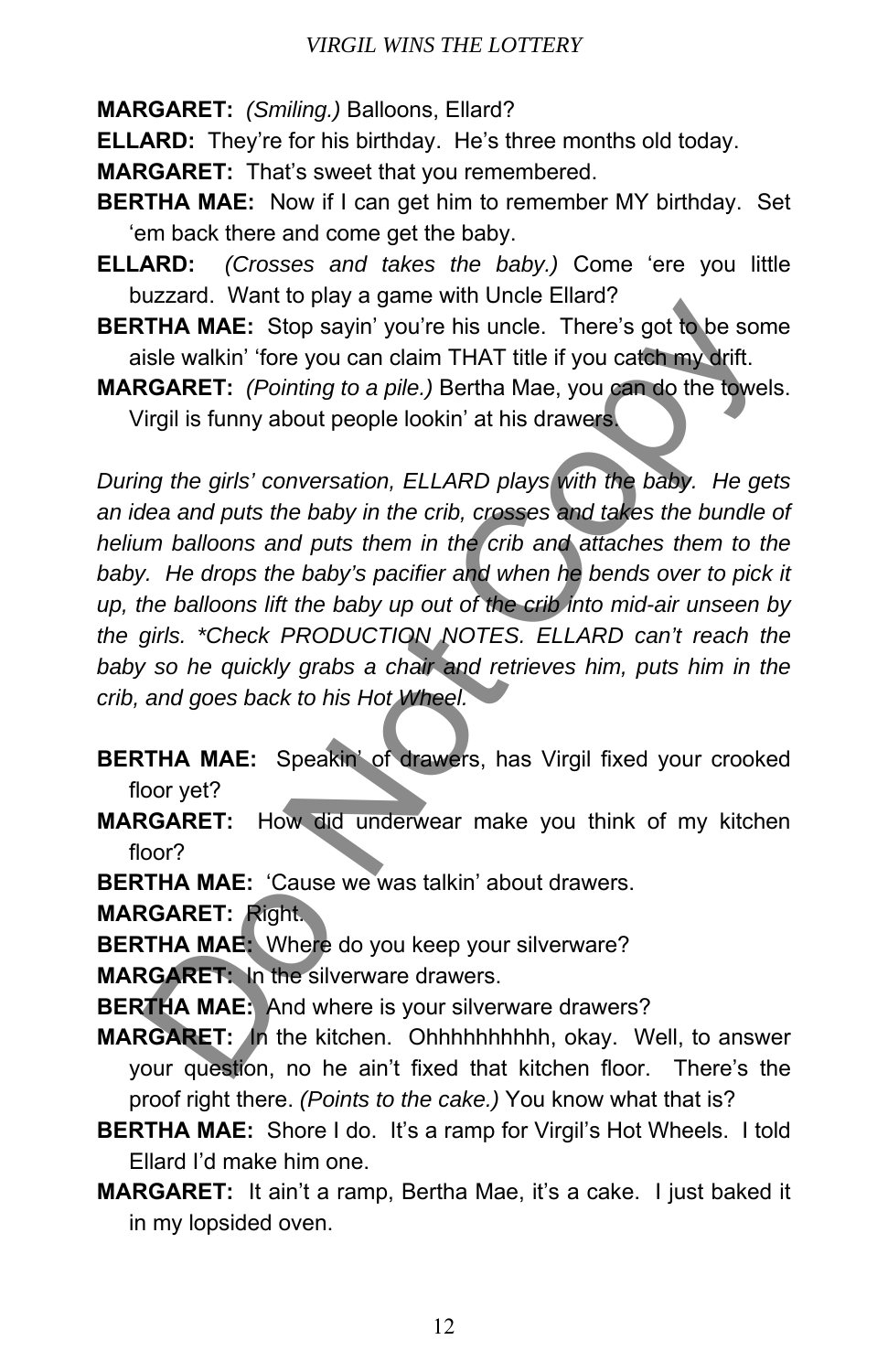- **BERTHA MAE:** *(Taps the cake.)* That's solid alright. Make a good paper weight.
- **MARGARET:** I know it ain't pretty, but it's all I got.
- **BERTHA MAE:** I thought Virgil was goin' to fix this place up.
- **MARGARET:** He says he is as soon as he gets his raise at the hardware store.
- **BERTHA MAE:** When will that be?
- **MARGARET:** Never. They have been promisin' him a raise ever' since we've been married. *(ELLARD should have the baby back in the crib by now. VIRGIL enters with cotton balls.)*

**VIRGIL:** Here you go, Ellard.

**ELLARD:** Much obliged, Virgil. This should do the trick. *(He sits on the floor and polishes his Hot Wheel. VIRGIL crosses to the balloons.)*

**VIRGIL:** What are these for?

**MARGARET:** Ellard brung 'em for the baby.

- **VIRGIL:** That was nice of you, buddy. *(VIRGIL ties the balloons to the back of a chair and notices his underwear and snatches them.)* Margaret Hooper Sludge, a man's underwear is a sacred and personal thing. *(MARGARET and BERTHA MAE look at one another and laugh.)* **CONTET:** Were with the total of the basis of the basis of the basis of the basis of the crib by now. VIRGIL enters with cotton balls.<br> **SGARET:** Never. They have been promisin' him a raise ever-<br>
ince we've been married.
- **MARGARET:** *(Sarcastically.)* I don't know why you're ashamed of your drawers, Virgil. They're a work of art. *(She holds up boxers with hearts or smiley faces on them.)*
- **VIRGIL:** *(Holds up a giant pair of bloomers.)* Look, ever'body. Look at Margaret's underwear. See her private bloomers?
- **ELLARD:** *(Looking up from his cars.)* Gollee, Margaret, them are some mighty big bloomers. *(MAMA SLUDGE storms in.)*
- **MAMA SLUDGE:** *(Shouting back through the front door.)* Harley Wayne, their mailbox don't need fixin'! Get in here!
- **VIRGIL:** *(Rushing to her.)* Look, Mama. Look at Margaret's bloomers. I'm showin' the whole world.
- **MAMA SLUDGE:** *(Grabbing them and holding them up.)* Whoo wee, Margaret. You put on some serious weight with that baby.
- **MARGARET:** Before you put me on Weight Watchers, Mama Sludge, there's somethin' you need to know.

**MAMA SLUDGE:** What's that?

**MARGARET:** Them ain't my bloomers, they're yours.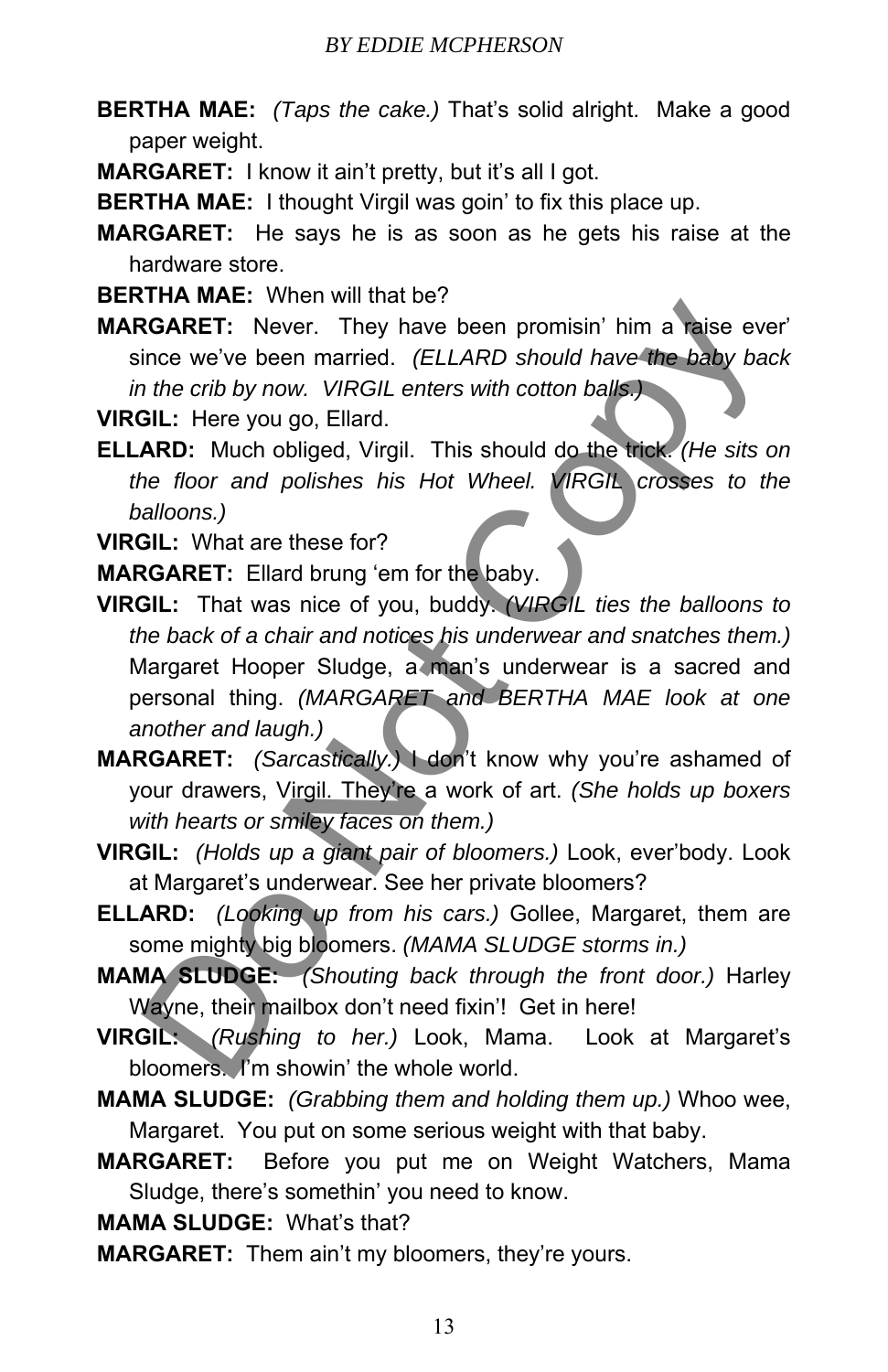**ELLARD:** Mrs. Sludge I didn't know you just had a baby.

**VIRGIL:** She didn't, Ellard, Mama's always been a little big in the―

- **MAMA SLUDGE: ―**shut up, Virgil. *(Snatches the bloomers.)* Ain't anything sacred no more?
- **MARGARET:** *(Laughing.)* You must have left them here last time you stayed over. *(PAPA SLUDGE enters. He wears a tool belt and carries a hammer.)*
- **PAPA SLUDGE:** Well, y'all won't be havin' trouble with your mailbox no more.

**VIRGIL:** Why's that, Daddy?

PAPA SLUDGE: 'Cause I accidently knocked it over.

**MARGARET:** You knocked over our mailbox?

- PAPA SLUDGE: I was fixin' it with my heavy duty hammer and I guess I hit it too hard. Don't worry, I'll fix it.
- **MAMA SLUDGE:** Law have mercy, Harley Wayne, I told you and I told you to be careful with that thing. It's like I always say, today is the first day of the rest of my miserable life. And why did you bring your tool belt on our Friday night outin'? The Strummer, and the latter of the Courts of the Complete Colls (The Completed Considers The Considered Considered Considered Considered Considered Considered Considered Considered Considered Considered Considers The Visi
- **PAPA SLUDGE:** You never know when a good hammer might come in handy. *(Pointing.)* See? See that nail right there? *(He bangs the hammer against the wall.)* Problem solved.

**VIRGIL:** Daddy, I put that nail there to hang my jacket on.

- **MAMA SLUDGE:** We'll get you another nail, Virgil. Where's your folks, Margaret?
- **MARGARET:** Mama said they'll be late 'cause Daddy was playin' with his new CB radio.
- **VIRGIL:** Where are we goin' to eat tonight? Daddy, it's your turn to pick.
- **PAPA SLUDGE:** In that case, let's go to the Catfish Cabin.

**MAMA SLUDGE:** *(Is helping MARGARET fold clothes.)* We *always* go to the Catfish Cabin. Can't we go someplace that's more suffocated for a change?

- **BERTHA MAE:** There ain't nothin' suffocated in Lickskillit.
- **MAMA SLUDGE:** Let's live a little and head over 'cross the bridge and eat over in Gobbler's Crossin'.

**PAPA SLUDGE:** Too expensive.

**MAMA SLUDGE:** Harley Wayne, don't you think I'm worth splurgin' on ever' now and again?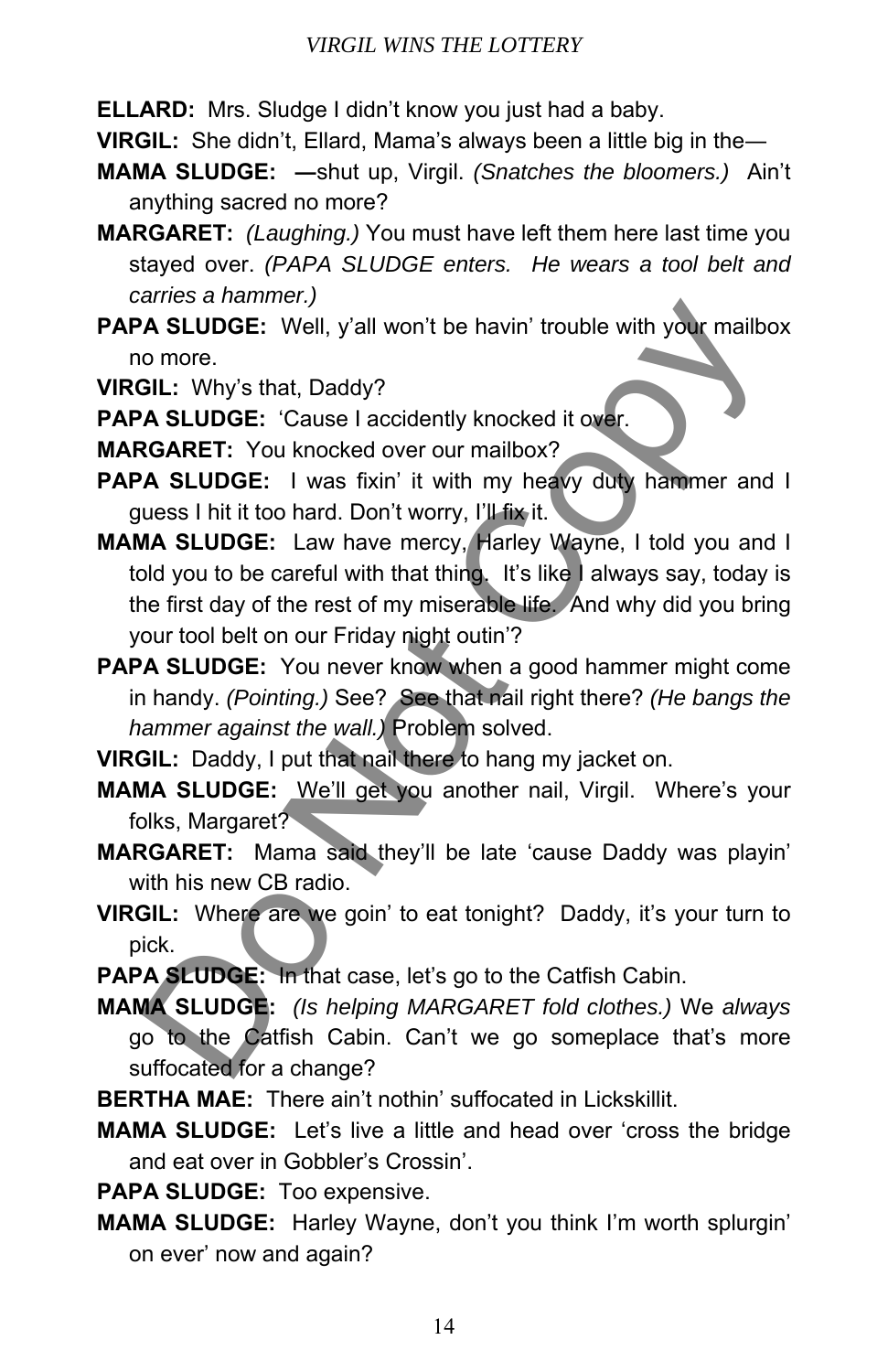- **PAPA SLUDGE:** It's logic, sweet pea. If I splurge on you tonight how can I splurge on a new power drill next month?
- **VIRGIL:** Don't start, you two. This is supposed to be our weekly stress-free fun night.
- **MARGARET:** I just love our Friday nights on the town. I wouldn't trade these times for nothin'.
- **ELLARD:** *(To PAPA SLUDGE.)* I don't think there's nothin' wrong with you gettin' a new power drill 'cause it would bring you pleasure like my Hot Wheels bring me pleasure.
- **BERTHA MAE:** But, Ellard, don't the thought of you settlin' down with a sweet and beautiful girl bring you pleasure too?
- **ELLARD:** Shore it does, who did you have in mind? *(BERTHA MAE grabs his Hot Wheel.)* My car! *(He reaches for it.)*
- **MARGARET:** Mama Sludge, we should be used to our men folk and their toys by now. Papa Sludge has his power tools, Ellard has his Hot Wheels, and Virgil has his underwear. *(She holds up a different pair. VIRGIL grabs them.)* **EXAMPLE 1999**<br> **EXAMPLE 1999** (**ACCOLOGY**) To the time we see thrown when the season in the season like my Hot Wheels bring me pleasure.<br> **COPY (THA MAE:** But, Ellard, don't the thought of you settling dow<br> **IRRD:** Shore

**VIRGIL:** This is our FUN night not MY embarrassin' night.

- **PAPA SLUDGE:** *(To his wife.)* I'd like to splurge on you sweet thing, but money don't grow on crab apple trees.
- **ELLARD:** Maybe you'll win the Lickskillit lottery, Mr. Sludge.

*MAMA and PAPA HOOPER enter. PAPA HOOPER holds his prize CB radio.*

PAPA SLUDGE: Whoooooeeee, wouldn't THAT be nice? **MAMA HOOPER:** Howdy, ever'body. Wouldn't what be nice?

**ELLARD:** If Mr. Sludge won the lottery.

- PAPA HOOPER: Whoooooeeee, wouldn't that be nice.
- **PAPA SLUDGE:** That's what I said. *(Looking around.)* Let's see, what can I fix next?
- **MAMA SLUDGE:** Try that hole in your head.
- **MAMA HOOPER:** Nothin' never changes. Harley Wayne's still fixin' things and Papa's still playin' with his CB radio.
- **VIRGIL:** *(Crossing to PAPA HOOPER.)* You bought yourself another CB radio?
- **MAMA HOOPER:** No, Virgil, I just said that for my health.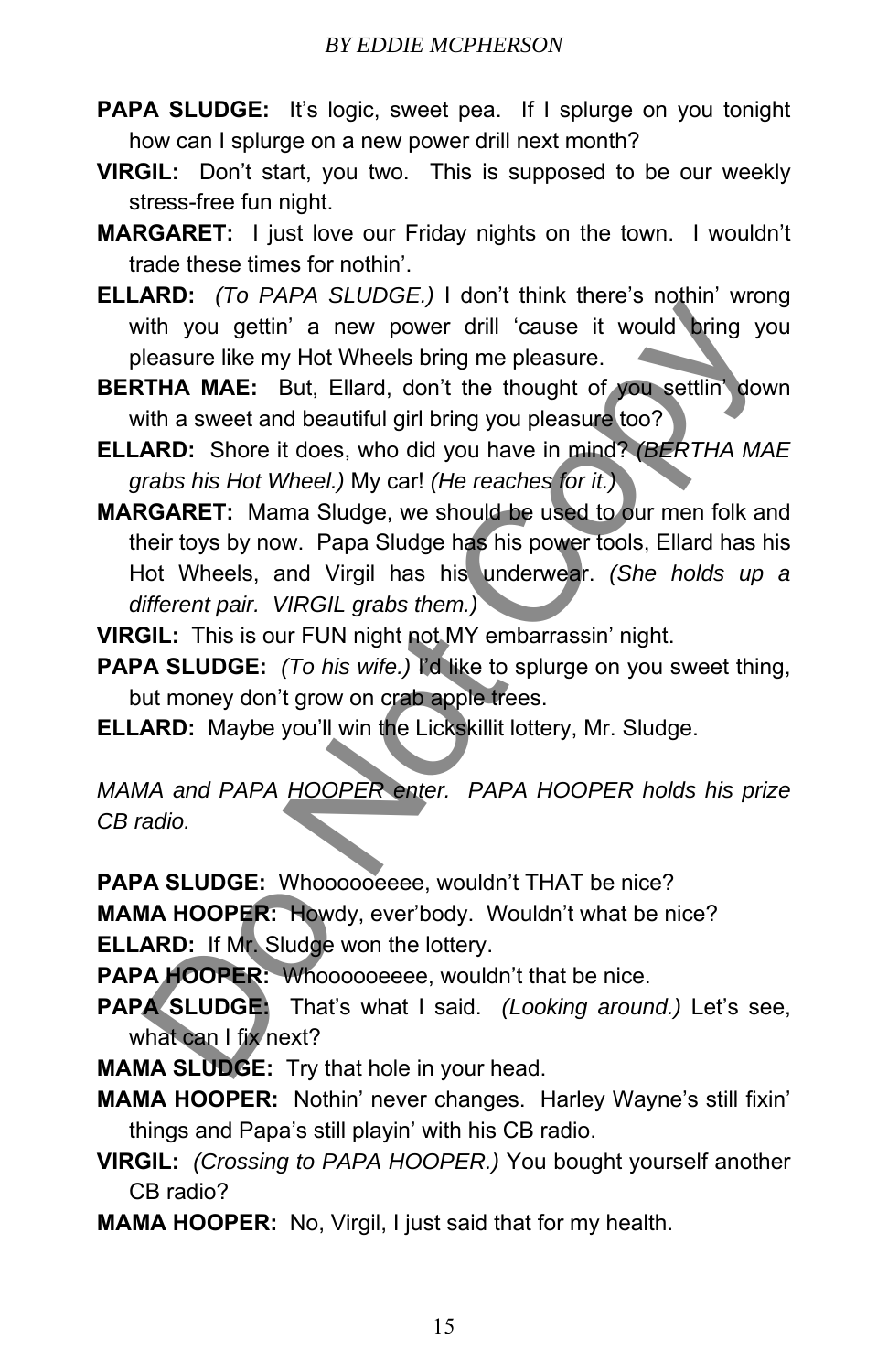**MAMA SLUDGE:** But folks ain't owned CB radios for years. Who you goin' to talk to?

**PAPA HOOPER:** It's a secret.

- **MAMA HOOPER:** I done told him he's crazy, but as long as it keeps him out of my hair.
- **MARGARET:** Mama, be nice. *(Crosses to PAPA HOOPER with the baby and a jar of baby food.)* Here, Daddy, would you feed the baby, please? Y'all need to bond.
- **PAPA HOOPER:** *(Taking the baby.)* Why, I'd be happy to, little girl. As long as I don't' have to bond with his other end.
- **PAPA SLUDGE:** *(Looking around the room.)* Since I ain't goin' to win the lottery, I might as well find somethin' else to fix.
- **MAMA SLUDGE:** Even if you DID win the lottery, all you'd do with it is spend it on more tools until you didn't have enough to spend on me.
- **VIRGIL:** Now, Mama, you know if Daddy had the money he'd treat you like royalty.

**MAMA SLUDGE:** I ain't talkin' 'bout takin' me back to Burger King.

- **PAPA SLUDGE:** I thought you'd like it there 'cause you could have it YOUR way.
- **MARGARET:** If you ask me, buyin' lottery tickets is sinful business.
- **BERTHA MAE:** Sinful is right. *(Her hand up in the air, closing her eyes.)* Ecclesiastes five, verse ten. "Whoever loves money never has money enough; whoever loves wealth is never satisfied with his income." aby and a fair of basis and the baby. Discussive and a stay and a fair of basis and a HOOPER: (Taking the baby.) Why, I'd be happy to little gis long as I don't have to bond with his other end<br>A HOOPER: (Taking the baby.)
- **ELLARD:** If playin' the lottery is sinful, Virgil, you better start askin' the Good Lord for forgiveness.
- **VIRGIL:** *(Quickly.)* Ellard, play with your Hot Wheels like a good boy.

**MARGARET:** What did you mean just now, Ellard?

**VIRGIL:** *(Warning.)* Be quiet, Ellard.

**MARGARET:** *(Grabs ELLARD'S ear.)* Ellard, you know somethin' and you're goin' to tell me what you know right now.

**ELLARD:** Ouch!

**VIRGIL:** *(Grabs ELLARD'S other ear.)* Ellard, I said zip it.

**ELLARD:** Double ouch!

**MARGARET:** *(Pulling.)* Ellard?

**VIRGIL:** *(Pulling.)* Ellard?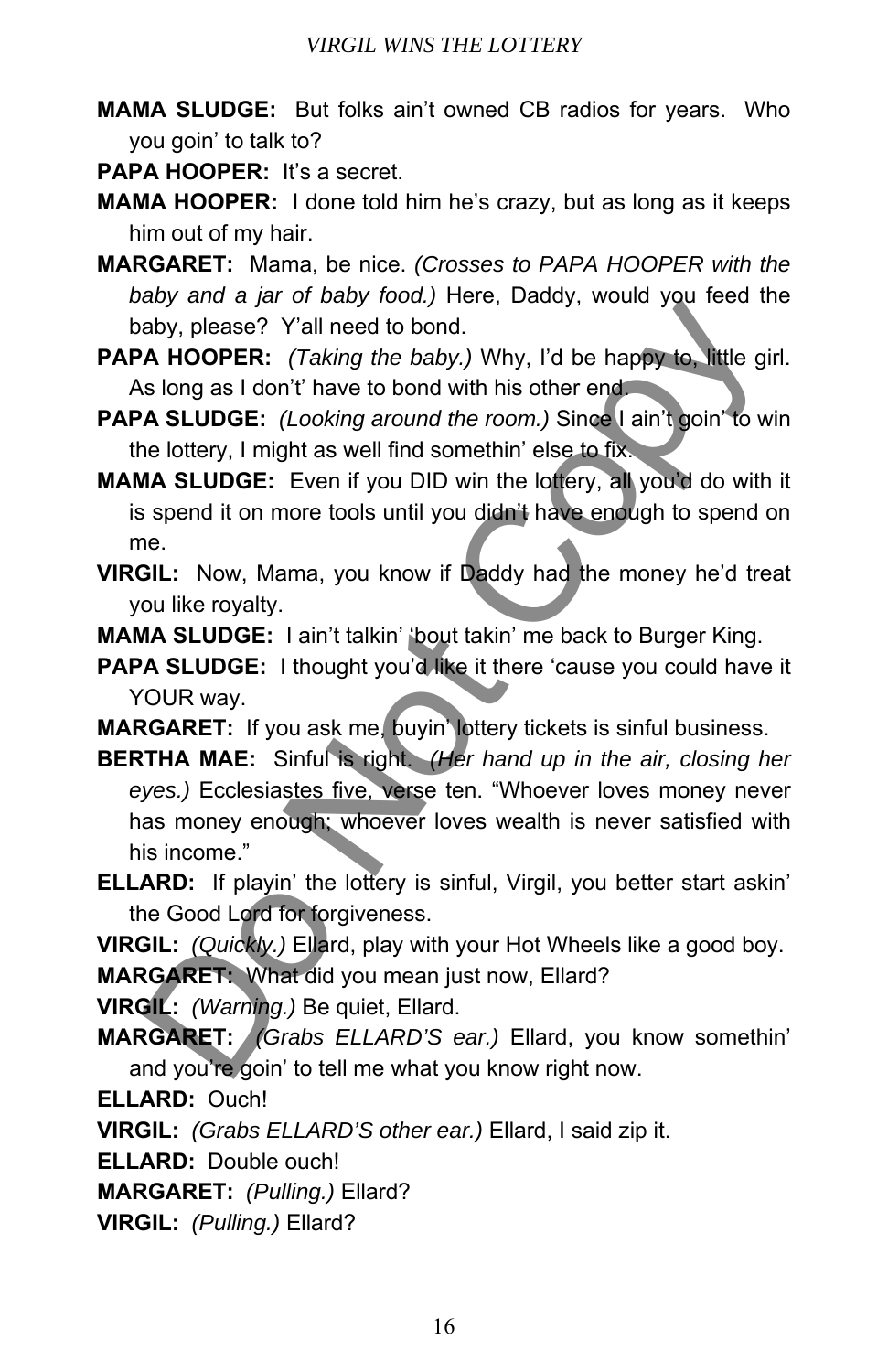- **ELLARD:** *(In pain.)* Virgil went and bought one of them there lottery tickets.
- **VIRGIL:** *(Letting go of his ear.)* Ellard, with friends like you who needs enemas?

**MARGARET:** Virgil, did you buy a lottery ticket?

**VIRGIL:** *(Humble.)* Yes, ma'am, but I only bought ONE ticket.

**ELLARD:** Remember, Virgil, you went last week too.

**VIRGIL:** *(Giving ELLARD a dirty look.)* What I meant to say was I only bought one ticket LAST week and one ticket THIS week.

**ELLARD:** For the last two years.

**VIRGIL:** *(His dirty look grows.)* What I meant to say was I only bought ONE ticket ever' week for the last two years.

**MARGARET:** *(Shocked.)* Virgil Sludge, what are you tryin' to tell me?

**VIRGIL:** *I* wasn't tryin' to tell you a THING. *(Gives ELLARD the dirtiest look of all.)*

**MARGARET:** You bought a lottery ticket once a week for TWO years?

**BERTHA MAE:** *(Holding her hand in the air, closing her eyes.)* Wealth gotten by vanity shall be diminished: but the grass is always greener on the other side of the road. **EIL:** (*Giving ELLARD a dirty look.*) What I meant to say was all:<br> **EIL:** (*Giving ELLARD a dirty look.*) What I meant to say was high bought one ticket LAST week and one ticket THIS week.<br> **ARD:** For the last two years.

**PAPA SLUDGE:** *(Whistles.)* One hundred and four smackaroos.

**MARGARET:** *(Her mouth falls open.)* Virgil Sludge, do you know how many diapers that would buy for the baby?

**ELLARD:** Probably a thousand.

**VIRGIL:** Ellard, I hope the creek floods and ruins your new yard furniture!

**MARGARET:** *(Backing VIRGIL against the wall.)* Do you know how many shoes one hundred and four dollars would buy for our precious little baby?

**PAPA SLUDGE:** *(Spit shining the claw of his hammer.)* Do you know how much food we could have ate by now if we left thirty minutes ago?

- **MARGARET:** Virgil Sludge, I thought me and you was a team. You went and bought a lottery ticket without tellin' me? Mama, when Isabelle gets here to sit the baby, tell her she won't be needed 'cause I've lost my appetite. *(She storms out.)*
- **MAMA SLUDGE:** Virgil, son, when you goin' to learn? You should have told Margaret about them lottery tickets.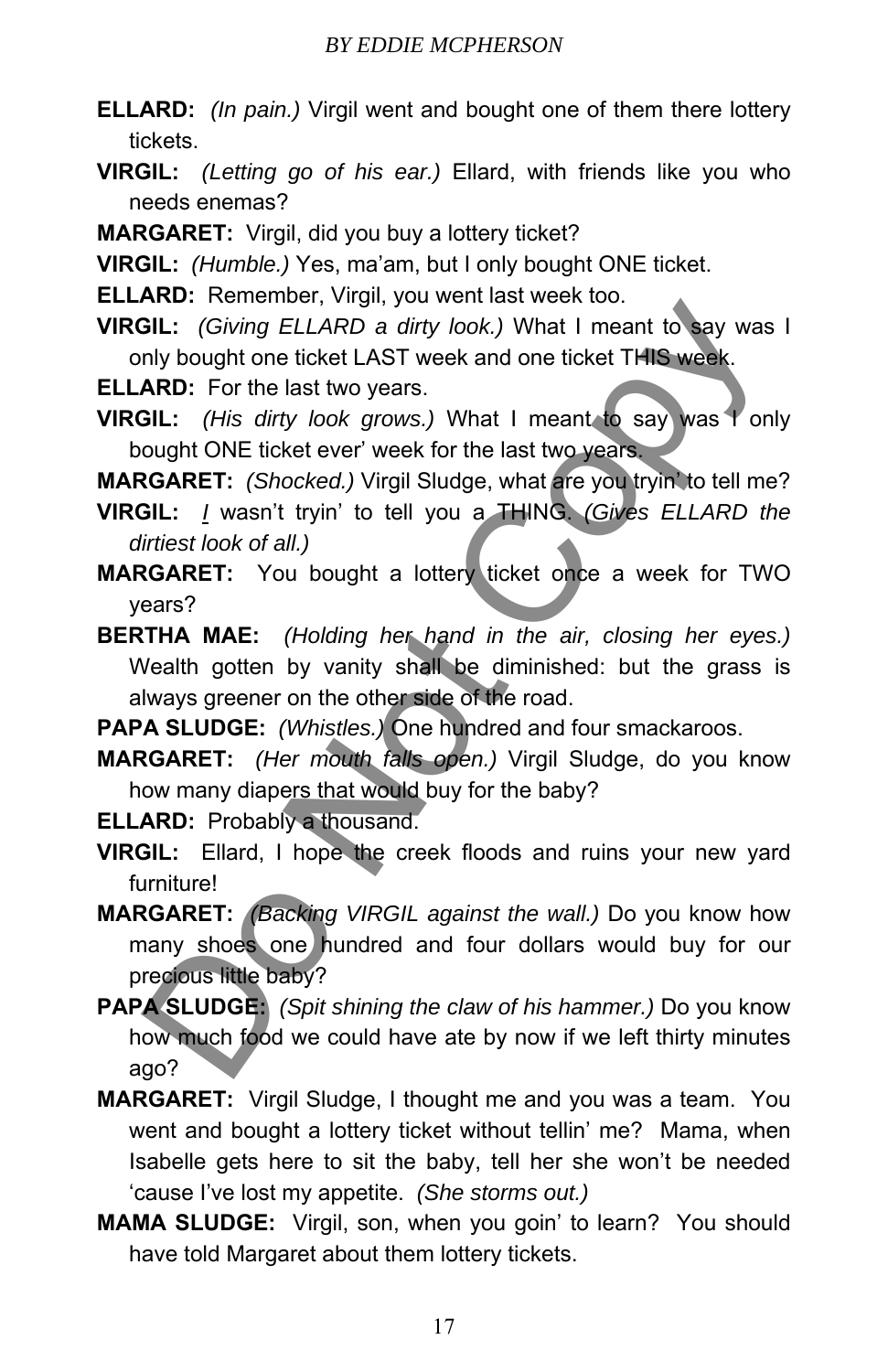**VIRGIL:** It was only a dollar a week.

- **MAMA HOOPER:** It's the principle of the thing, Virgil. Take Papa here for example. He tells me ever'thing when it comes to money, don't you, Papa, hun?
- **PAPA HOOPER:** *(Taking a bite of the baby food.)* Ever'thing I WANT you to know.
- **MAMA HOOPER:** *(Rushing to him.)* What are you doin' eatin' the baby's food?

**PAPA HOOPER:** Just makin' shore it ain't too spicy.

**MAMA HOOPER:** They don't make spicy baby food, knucklehead. And the next time you go to the store, you buy them a jar of sweet peaches baby food.

**PAPA HOOPER:** I was goin' to pay them for it right now. *(He pulls out a wad of bills.)* One, two, three dollars. Here, this should do it. *(Hands it to MARGARET.)* **Example 2**<br> **Aby's food?**<br> **Aby's food?**<br> **Aby's food?**<br> **Aby's food?**<br> **Aby Sood?**<br> **Abididence also foot** make spicy baby food, knucklenea<br> **Abididence baby food.**<br> **A HOOPER:** I was goin' to pay them for it right now.

**ELLARD:** *(Seeing the roll of money.)* Golleee, Mr. Hooper, you're richer than clabbered cream.

PAPA HOOPER: That's just my walkin' around money, Ellard.

**MAMA HOOPER:** *(Hands on hips.)* Where in this world did you get that money from?

- **PAPA HOOPER:** Ohhhh, here and there. *(Pockets the money.)* **MAMA HOOPER:** Where and WHERE? *(MARGARET reenters.)*
- **MARGARET:** *(Sarcastic.)* I shore like the way my family rushes to my side when I'm upset.

**ELLARD:** *(Looking his car over.)* I didn't even know you left the room, Margaret.

**MAMA SLUDGE:** *(Moving to her and hugging her.)* Margaret, I'm sorry. Are you okay?

**MARGARET:** Is Virgil still in the room?

**MAMA SLUDGE:** He is.

**MARGARET:** Then I'm NOT okay.

- **MAMA SLUDGE:** You don't mean that. Come on back in here and be with your family.
- **VIRGIL:** Margaret, I'm sorry 'bout buyin' them lottery tickets without tellin' you about it.
- **MARGARET:** I don't want to talk about it. Mama, I called Isabelle and told her not to come.
- **PAPA SLUDGE:** Does that mean we ain't goin' out to eat?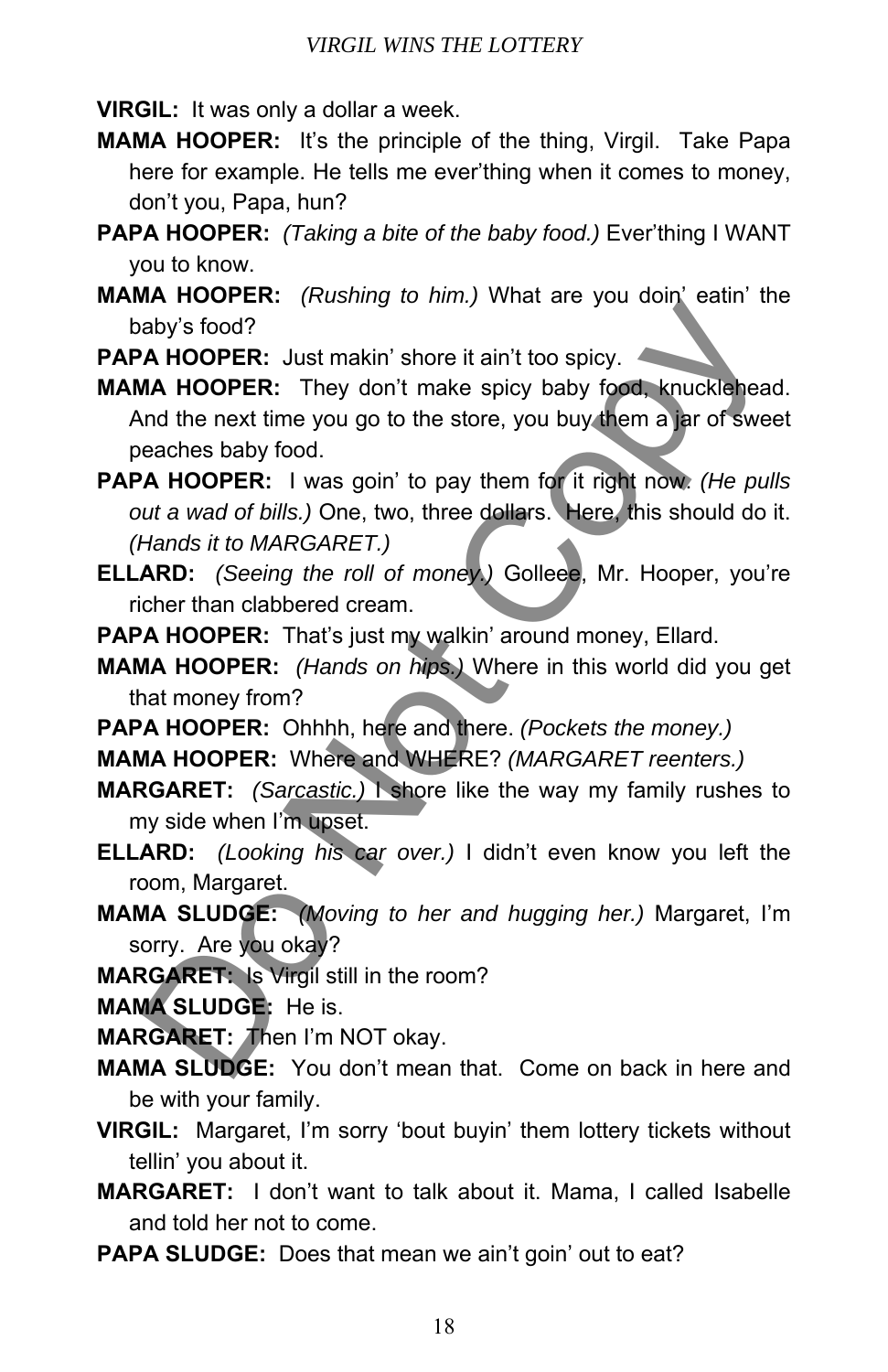- **MAMA SLUDGE:** Yes it does and I don't want to hear a peep out of you about it.
- **MARGARET:** No, Mama, y'all go on. I'll stay here with the baby. *(Takes the baby from PAPA HOOPER.)*
- **VIRGIL:** Margaret, if you don't go, I don't go. Who would I share my tater tots with?
- **MAMA HOOPER:** *(Has been counting the roll of money.)* Papa Hooper, you got over fifty dollars rolled up here.
- **PAPA HOOPER:** Fifty-two smakaroos to be exact. Now, give it to me.
- **MAMA HOOPER:** Don't you remember our weddin' vows? What's mine is mine and what's yours is mine. Yes sir, this will buy me just enough plastic flamingos to fill up the front yard.
- **PAPA HOOPER:** *(Into his CB radio.)* Breaker one, nine, breaker one, nine. Anybody out there want to fix me up on a date tonight?
- **MAMA HOOPER:** I tell you what, Papa, I won't be totally heartless. I've decided to spend it on somethin' we both can enjoy. A second honeymoon.
- PAPA HOOPER: That's fine for you, but what's in it for me?
- **VIRGIL:** *(Looks at his watch on a chain and speaks aloud to himself.)* Holy Dukes of Hazard, I almost forgot. *(Heads to the radio as everyone stares at him. He freezes and looks around at everyone, embarrassed.)* Hotoper, you got over fifty dollars rollar on hero. Thosey, y equiding the formulation of the **A HOOPER:** Fifty-two smakaroos to be exact. Now, give it include is mine and what's yours is mine. Yes sir, this will buy m sit
- **MARGARET:** *(Suspicious.)* You almost forgot what, Virgil?
- **VIRGIL:** Uh…I…uh almost forgot that we had a radio. Look at that there radio. Reeeeaaaal nice.
- **MARGARET:** That ain't what you forgot.
- **ELLARD:** *(Rubbing down his Hot Wheel.)* You're right, Virgil, it's time for the lottery drawin'.
- **VIRGIL:** It's TIME for Ellard to keep his TRAP closed.
- **ELLARD:** Jokes on you, *(Checks his pants zipper.)* my trap IS closed.
- **PAPA SLUDGE:** Ever'body stand back. Just found a nail stickin' out of the floor. Nobody panic, cause I got my antique hammer. *(Hits the floor with the hammer, stands and wipes his brow with a bandanna.)* Ever'thing's alright now.
- **MARGARET:** *(Stands in front of the radio.)* Your lottery days are over, Mr. Virgil Sludge.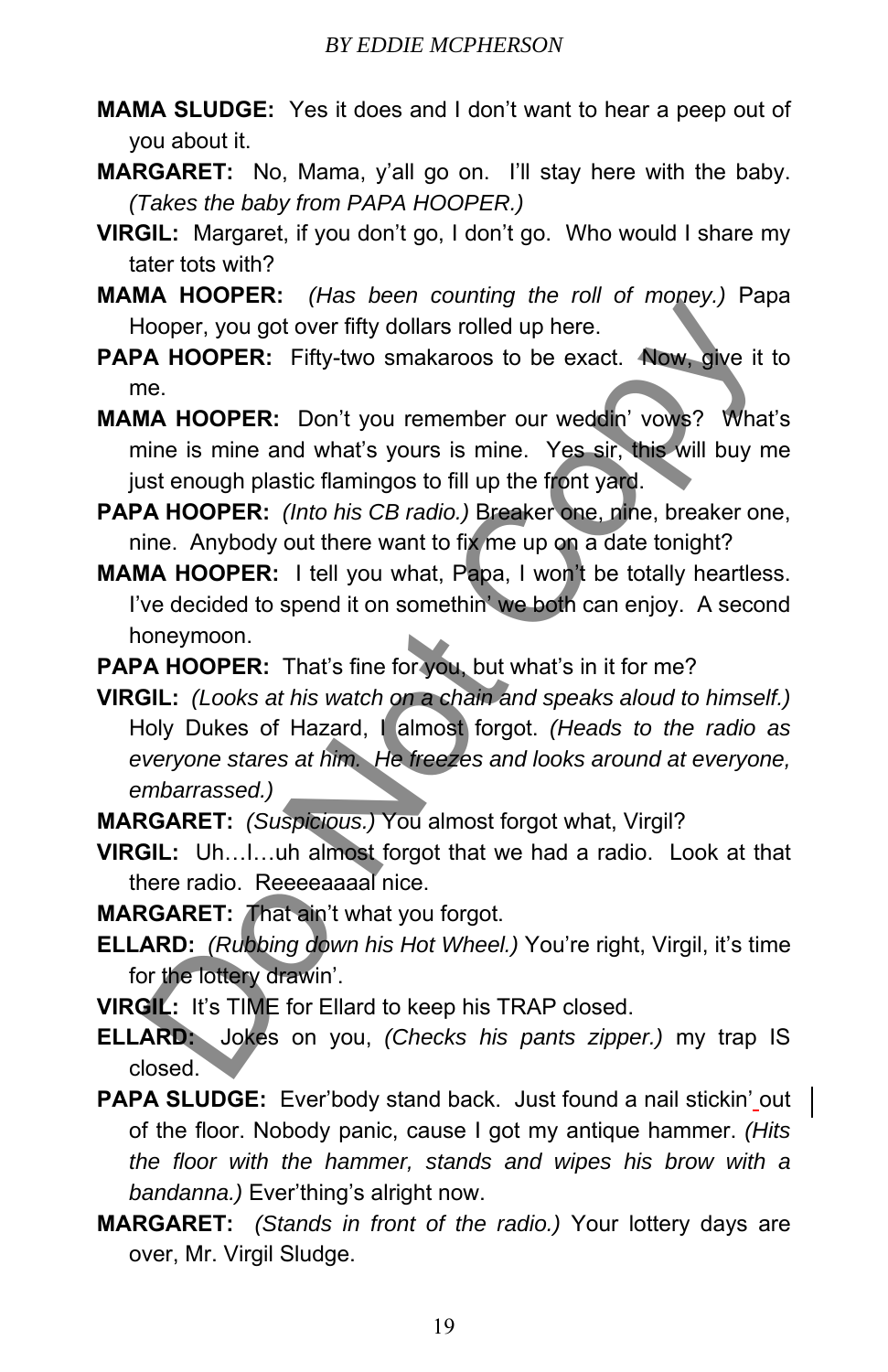**VIRGIL:** But honey bunch, puddin' cup, my little daffodil…

- **MAMA HOOPER:** Margaret, Virgil has already bought the ticket. It won't hurt to let him listen to the drawin'.
- **MARGARET:** Am I the only person in this house with scruples?

**ELLARD:** No, I caught 'em last year and I itched for days.

**BERTHA MAE:** Shut up, Ellard.

**MAMA HOOPER:** What'cha say, Margaret? Please, honey?

**VIRGIL:** Please, honey?

**PAPA HOOPER:** Please, honey?

**ELLARD:** Please, honey? *(Everyone is looking at her.)*

**MARGARET:** I can see I'm the only one in this family who cares that you have bought that sinful ticket.

- **BERTHA MAE:** Like the Good Book says: *(Hand up the air and eyes closed.)* When the goin' gets tough, never bite off more than you can chew.
- **MARGARET:** *(Interrupting.)* Bertha Mae, I know you're tryin' to help, but please be quiet.

**BERTHA MAE:** Sorry.

- **VIRGIL:** *(Approaches the radio.)* Thank you, honey. I'll change the baby's diaper for a whole week for this. Okay ever'body, listen up. It's time. It's time! *(He turns on the radio and banjo music plays under.)* **EXECUTE:** What the manning and the manning of the manning of the manning of the mini-<br>
Till: Please, honey? (*Everyone is looking at her*, honey?<br> **ARD:** Please, honey? (*Everyone is looking at her*, **Consection**<br> **ROMET:**
- **PAPA SLUDGE:** *(Looks at the floor behind the sofa.)* Wait! Wait! Wait! *(Points to the floor.)* Another nail. *(He bangs on the floor with his hammer. See Production Notes.)*
- **VIRGIL:** Daddy, shhhhh. *(Banjo music fades out.)*
- **D.J.:** And that was Rudder Bagwell from down the road playin' his new banjo he got last Christmas. Good job, Rudder.

**RUDDER:** *(In background.)* Much obliged.

**D.J.:** Folks, this is Lickskillit's own D.J. Wolf and it's time for the Lickskillit Lottery drawin'. *(A bell is heard. Ding, ding, ding!)* Brought to you by the nice folks over at Ethel's Veterinary and Taxidermy Shop: One way or another, you're goin' to get your dog back. So, here's how it works. Burma Thang pulls a lottery ticket out of the fish bowl and we read it live on the air. Because nobody has had the winnin' ticket in a long time, the dollar amount has climbed on up there.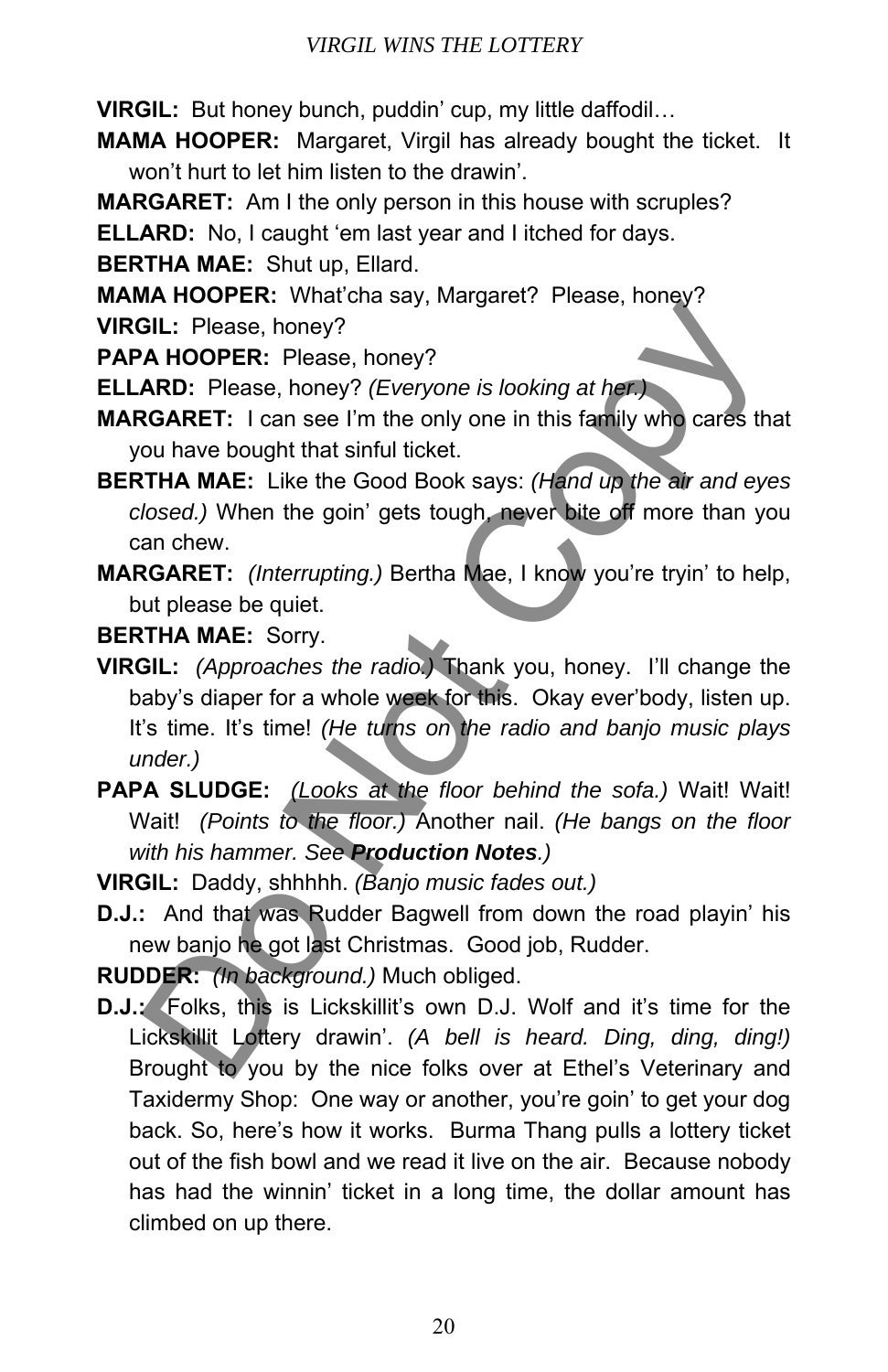- **VIRGIL:** Did y'all hear that? The dollar amount has climbed on up there. Shhhhh!
- **D.J.:** Okey-dokey, now, does ever'body have their lottery ticket ready?
- **ELLARD:** Virgil, where's your ticket?
- **VIRGIL:** Got it right here. *(He takes off his shoe and retrieves the ticket.)*
- **PAPA SLUDGE:** *(To himself, looking at the floor and pointing.)* Ah ha! I see you little nail. You cannot hide from the wrath of my hammer foreva! Maximum is the floor and pointing.) A<br>
A SLUDGE: (To himself, looking at the floor and pointing.) A<br>
al 1 see you little nail. You cannot hide from the wrath of m<br>
ammer foreval<br>
Burma is handin' me the ticket from the fis
- **D.J.:** Burma is handin' me the ticket from the fishbowl.
- **MAMA SLUDGE:** *(Crossing her fingers.)* Hush up, ever'body, here we go.
- **D.J.:** And the winnin' lottery number is— *(PAPA SLUDGE bangs his hammer loudly on the floor drowning out the D.J.'S voice.)*

**VIRGIL:** Daddy!

**MAMA SLUDGE:** Harley Wayne, what in Sam hill?

**D.J.:** Again, the winnin' number is― *(PAPA SLUDGE bangs the hammer again. MAMA SLUDGE rushes over and snatches the hammer from him.)*

**MAMA SLUDGE:** Give me that!

- **D.J.:** So, folks, if you have that winnin' number, you got 'til Burma gets back from sneakin' her a dip of snuff to call in 'cause she's the only one who answers the phone.
- **VIRGIL:** *(To the radio.)* Read the number again!!
- **D.J.:** Here's some more of Rudder playin' his banjo and this time without a pick.
- **VIRGIL:** *(Shouting to the radio.)* Read it again. Read it again.
- **MAMA HOOPER:** Law, law, how we goin' to know what that number is?
- **MARGARET:** See there, Virgil, it's a sign sayin' you shouldn't be playin' that immoral game.
- **BERTHA MAE:** Like the Good Book says: *(Hand up in the air and her eyes closed.)* If an ox gores a man that he dies: then the ox shall be surely stoned!

**MAMA SLUDGE:** *(Rushing to the phone.)* I'll call down to the station.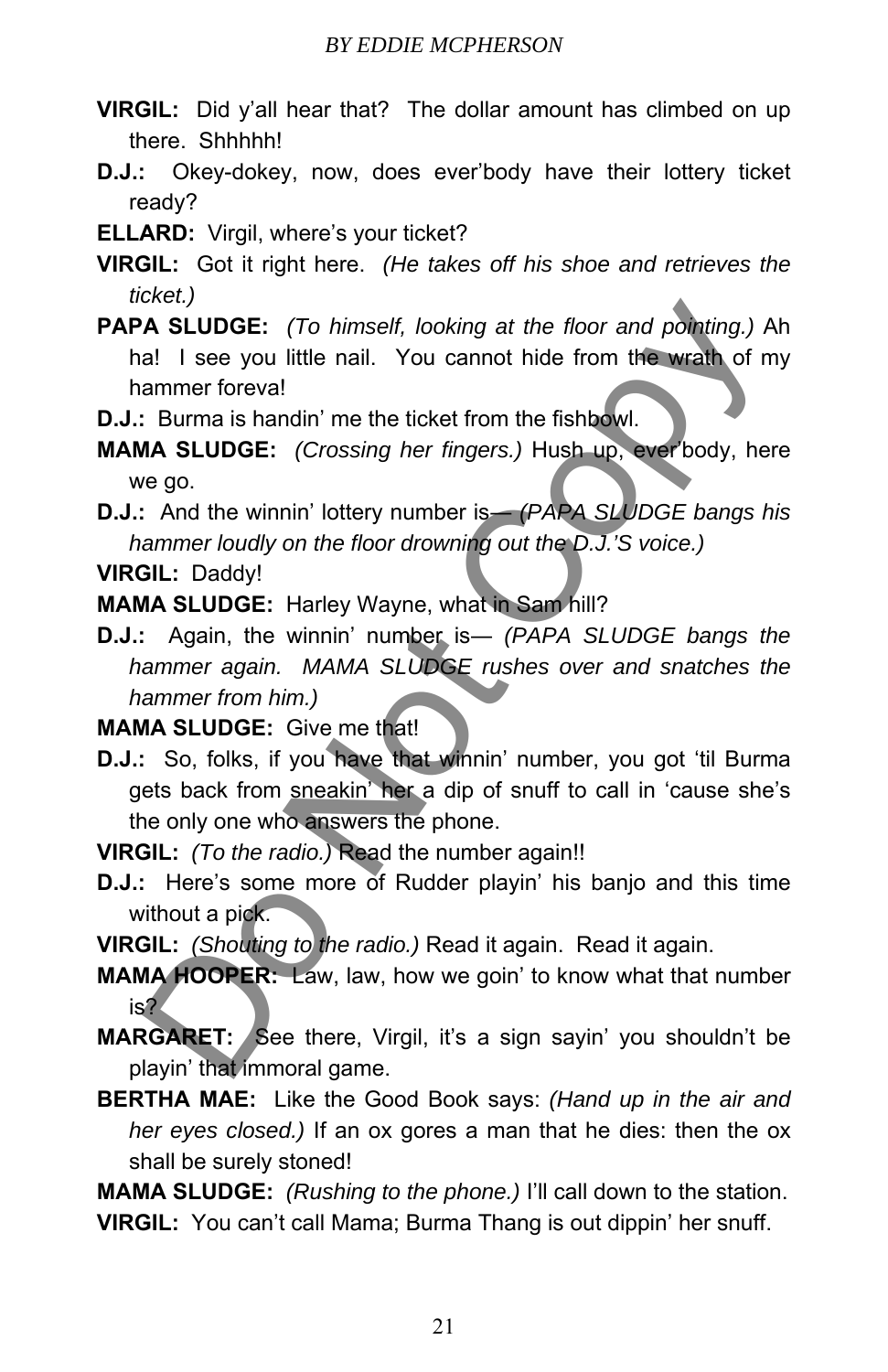- **MAMA SLUDGE:** I can try, can't I? *(Phone receiver to her ear.)* Hello? Hello? *(To the room.)* The line's busy.
- **MAMA HOOPER:** *(Grabbing the receiver.)* Let me try. Hello? Hello? *(To the room.)* The line's busy.
- **MAMA SLUDGE:** *(Sarcastic.)* Thanks for clearin' that up.
- **MAMA HOOPER:** Well, there's nothin' to do now but wait.
- **MAMA SLUDGE:** *(Picking up the phone and dialing again.)* I've never been too good 'bout waitin'.
- **PAPA HOOPER:** Try callin' the station again.
- **MAMA HOOPER:** What do you think she's doin', climbin' Mount Ever-ready?
- **MAMA SLUDGE:** *(Into the phone.)* Hello? Hello? Burma? *(Covers mouth piece and speaks to the room.)* It's Burma Thang. *(The room celebrates.)* Shhhhhh! Yeah, it's Bernice Sludge. *(Pause.)* Bernice Sludge. SLUDGE! *(Covering the mouth piece.)* I forgot she's as deaf as a doorknob. *(Back to the phone.)* I was wonderin' what the lottery number is. We missed it. Lottery NUMBER! ever been too good 'bout waith'.<br>
Wever been too good 'bout waith'.<br>
A HOOPER: Try callin' the station again.<br>
MA HOOPER: Try callin' the station again.<br>
MA SLUDGE: (Into the phone.) Hello? Hello? Burma? (Cover<br>
not the ie
- **VIRGIL:** *(Becoming impatient.)* Why do they let her answer the phone?
- **MAMA SLUDGE:** No, Burma, we don't need any lumber…NUMBER. Yeah, honey, I know your husband's a plumber but that's not what I'm askin' for. Never mind! *(She slams down the receiver.)*
- **VIRGIL:** Well, it was worth a try. *(Phone rings.)* I'll get it. Hello? Hold on, I'll check. Daddy, it's Rodney Houston down at the radio station.
- PAPA SLUDGE: Tell him his chicken coop will be finished next Thursday.
- **VIRGIL:** *(Into the phone.)* Daddy said your chicken coop…oh, you heard him? You're welcome. *(He hangs up.)* He said that will be fine.
- **MAMA SLUDGE:** Virgil, was that Rodney Houston down at the radio station?
- **VIRGIL:** *(Realization.)* That was Rodney Houston down at the radio station! *(He dials the phone.)* Rodney? This is Virgil Sludge again. You just called. I was wonderin' if you could give me tonight's lottery winnin' number 'cause we missed it. *(Quickly.)* No, don't get Burma! Could you read me the number, please? *(Covers the mouthpiece and speaks to the room.)* He says we called just in the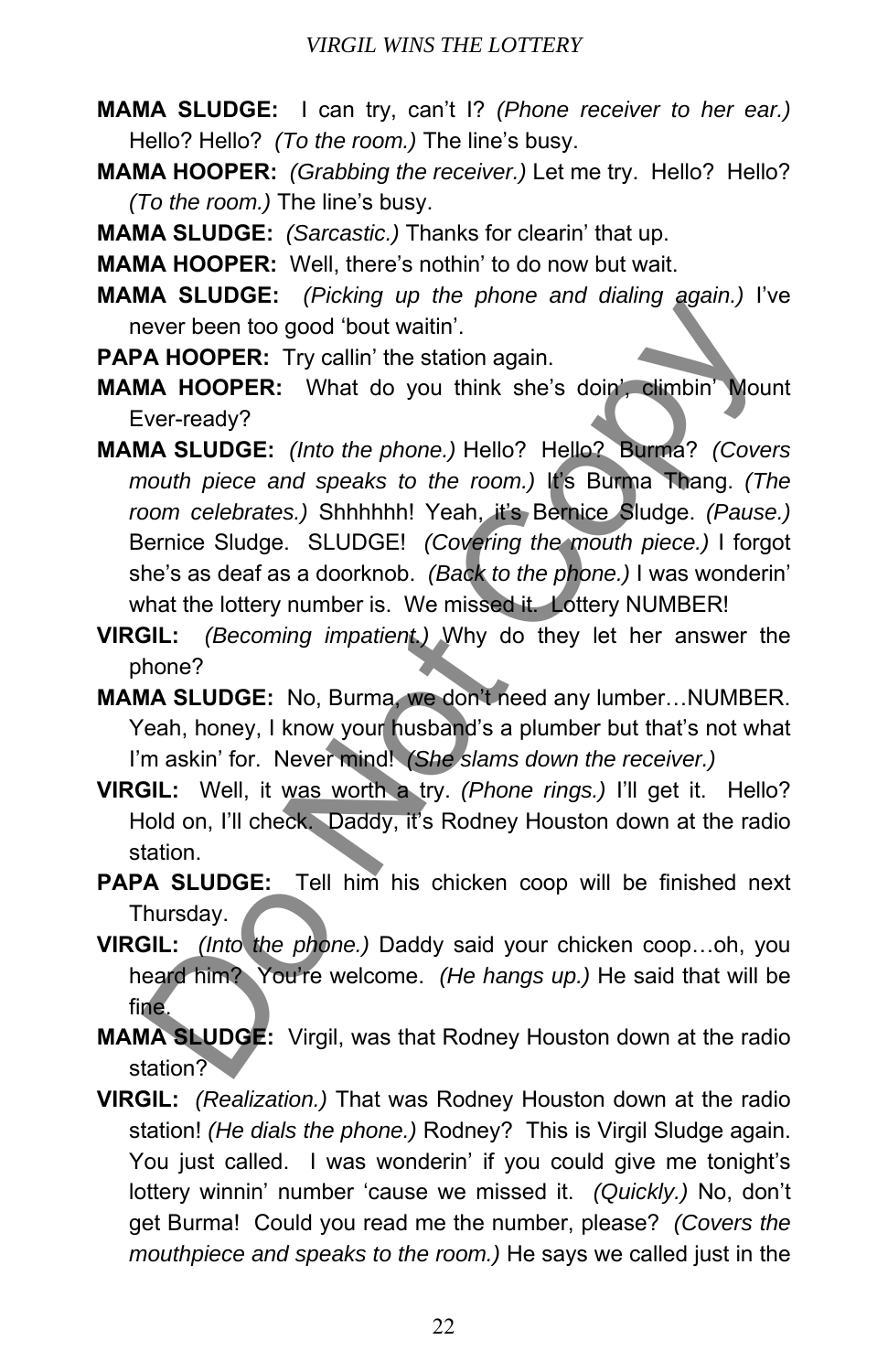nick of time. *(Writing.)* Yes sir. Yes sir. Much obliged. *(He hangs up the receiver.)* I got it! Somebody give me the ticket!

**BERTHA MAE:** Virgil, YOU got the ticket.

- **VIRGIL:** Oh, yeah. *(Feels his pockets.)* Now, I know it's here somewhere.
- **MAMA SLUDGE:** Virgil, don't tell me you done went and lost it.

**ELLARD:** Virgil, I swear, if you was a liquid, you'd be drippin' off a toilet brush.

**VIRGIL:** I just had it. *(Panicked.)* Don't nobody panic!

**BERTHA MAE:** Virgil, what's that in your hand?

**VIRGIL:** *(Sees the ticket.)* Never mind, ever'body, I found it. Somebody check it out, I'm too nervous.

**BERTHA MAE:** I will, Virgil. *(She compares the numbers.)* Let's see, B 3-9 9-3-9-9. Yep, they're shore enough a match.

**MAMA HOOPER:** *(Calmly.)* Well, ain't that nice, they're shore enough a match. *(Sudden wide eyes.)* What?!

**MAMA SLUDGE:** They MATCH! Virgil, they match! You won, honey! You won the lottery!

**VIRGIL:** *(Wide eyes out to the audience, shocked.)* I won the lottery? **MAMA SLUDGE:** You won the―

**VIRGIL:** *(Smiling, in shock.)* I won the lottery! *(He hugs his mother.)*

**PAPA HOOPER:** *(Into his CB radio microphone.)* Breaker one nine…Virgil Sludge has done won the lottery!

**VIRGIL:** *(Rushing to his wife.)* Margaret, honey bunch, love of my life, wife of my child, I won the lottery! What do you have to say now? Niet brush. The time is the time of the broad of the state of the state of the time that is the time of the time of the time of the time of the time of the time of the time of the time of the time of the time of the time o

- **MARGARET:** *(Calmly and smugly.)* If y'all will excuse me, I will put these towels away. *(Everyone watches her exit.)*
- **MAMA SLUDGE:** *(Crossing to VIRGIL.)* Honey, she won't stay mad for long. You'll see.
- **VIRGIL:** How can you be shore? *(Suddenly, we hear MARGARET scream backstage causing everyone to jump.)*
- **MARGARET:** *(Backstage.)* We won! We woooon!

*She screams again as everyone hugs and BERTHA MAE switches on the radio as bluegrass music plays and everyone dances. BLACKOUT.*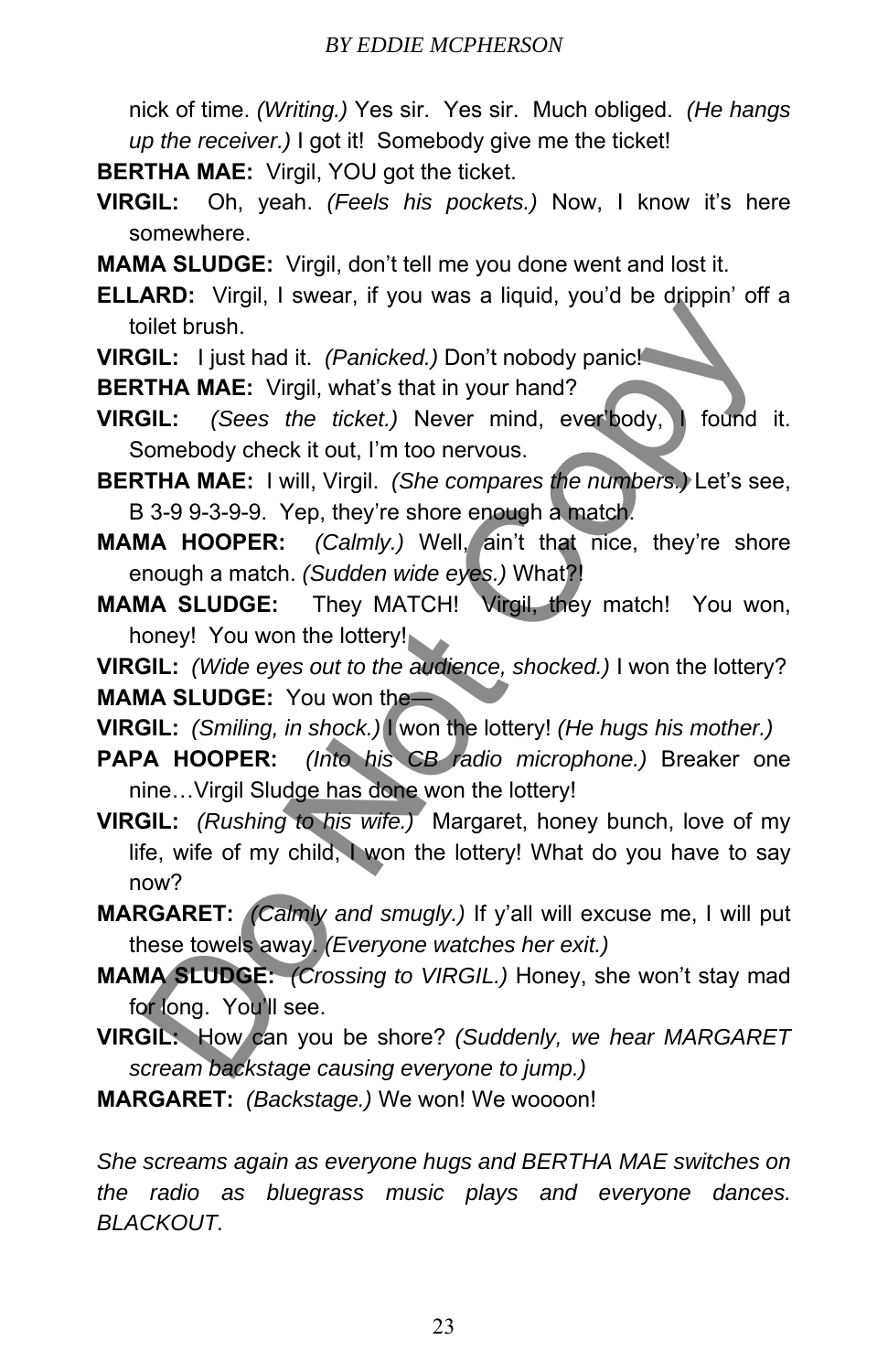# **ACT ONE, SCENE 2**

# *AT RISE:*

*A few days later. The stage is empty as the phone rings. MARGARET enters carrying the baby who is taking his bottle.* 

- **MARGARET:** *(Answers the phone.)* Hello?
- **DELPHIE:** *(Steps out extreme stage right.)* Hello, is this Margaret? Am I talkin' to Margaret Hooper?
- **MARGARET:** This is Margaret.
- **DELPHIE:** This is Delphie Rhodes over in Dog Town.
- **MARGARET:** You mean THE Delphie Rhodes that I went to school with?
- **DELPHIE:** That's me.
- **MARGARET:** The Delphie Rhodes that stole all three of my boyfriends in high school?
- **DELPHIE:** I thought I loved 'em.
- **MARGARET:** The Delphie Rhodes I invited to my weddin' but said she couldn't come 'cause she had better things to do?
- **DELPHIE:** Somebody had to wash my ugly dog.
- **MARGARET:** The Delphie Rhodes that told Bertha Mae that my baby's head was shaped like a watermelon?
- **DELPHIE:** Cantaloupe! I said his head is shaped like a *cantaloupe*.
- **MARGARET:** So, you stole my boyfriends, refused to come to my weddin', and called my only child ugly. So, why in Sam hill you callin' me now? **CANCT:** (Steps out extreme stage right) Hello, is this Margaret<br>
PHIE: (Steps out extreme stage right) Hello, is this Margaret<br>
m I talkin' to Margaret Hooper?<br> **CGARET:** This is Delphie Rhodes over in Dog Town.<br> **CGARET:**
- **DELPHIE:** I need to borrow some money.
- **MARGARET:** Are you yankin' my chain?
- **DELPHIE:** I heard from Betty Lynn y'all won the lottery. I promise I will pay you back just as soon as Bob gets his new job.
- **MARGARET:** How long has he been out of a job?
- **DELPHIE:** Twenty years.
- **MARGARET:** Twenty years, huh?
- **DELPHIE:** *(Offended.)* Margaret Hooper Sludge, I don't think I like your tone. Shoot, if the tables was turned and *I* won the lottery, I'd―
- **MARGARET:** Keep it all to yourself and never share a penny.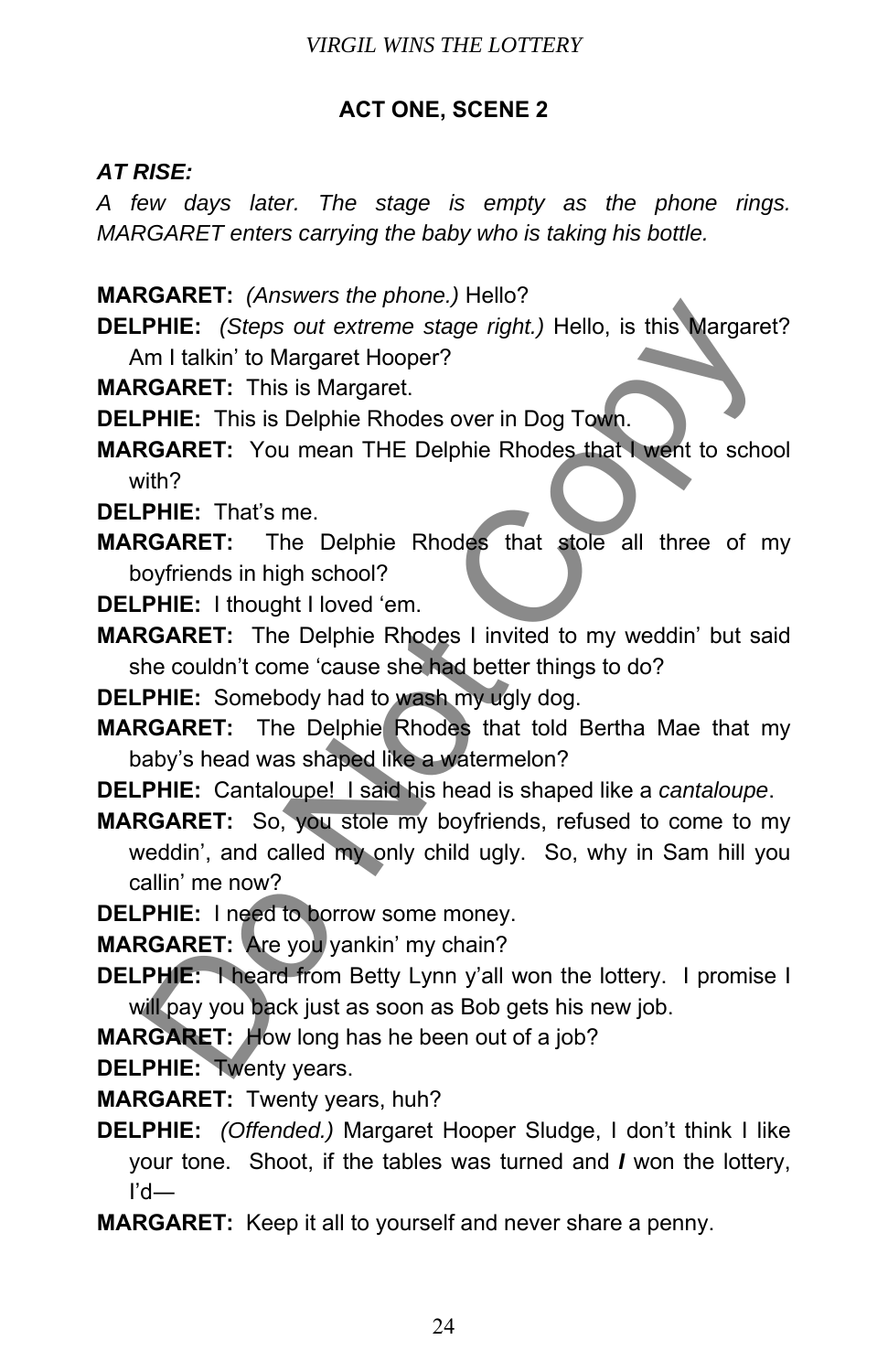**DELPHIE:** You know me pretty good. Give me the scoop, how many thousands did y'all win?

**MARGARET:** I'm shore we didn't wean thousands.

**DELPHIE:** They ain't told you?

**MARGARET:** They want it to be a surprise. They're bringin' a check over sometime today. Delphie, the baby's cryin' I got to go.

**DELPHIE:** I don't hear no baby cryin'.

**MARGARET:** That's 'cause he fell in a deep well outside.

**DELPHIE:** I think you're just tryin' to get me off the phone.

**MARGARET:** Bye, Delphie.

**DELPHIE:** Bye, Margaret. *(She exits.)*

*There is a knock at the door. MARGARET answers it. MONA and her daughter PATSY enter.* 

**MONA:** *(Walks into the room holding a cup.)* Good mornin', Margaret. *(Looks around.)* I was wonderin' if I could borrow a cup of flour. *(She opens a door, peeks in then shuts it again.)* **CONTRET:** That's cause he fell in a deep well outside.<br> **RGARET:** That's cause he fell in a deep well outside.<br> **PHIE:** I think you're just tryin' to get me off the phone.<br> **RGARET:** Bye, Delphie.<br> **PHIE:** Bye, Margaret.

**MARGARET:** Good mornin', Mona. Shore you can. *(MONA keeps looking around.)* Are you lookin' for somebody?

**MONA:** Me? Heavens no.

**PATSY:** Mama wanted to see the giant check the lottery people left.

**MONA:** Hush up, Patsy. Young'uns are meant to be saw, not heard.

**MARGARET:** The lottery people ain't come yet.

**MONA:** I only come to borrow some sugar.

**MARGARET:** You said flour.

**MONA:** That's what I meant. I'm goin' to bake myself a lottery cake.

**MARGARET:** Lottery cake?

**MONA:** I meant LEMON cake. I'm bakin' a LEMON cake, not a LOTTERY cake.

**MARGARET:** Mona, I hate to be rude, but I got to get the baby down for his nap.

**MONA:** Don't mind us, we'll just make ourselfs at home while I cry into this here tissue. *(Cries aloud as she wipes away a tear.)*

**MARGARET:** *(Genuinely concerned.)* Mona, what's the matter?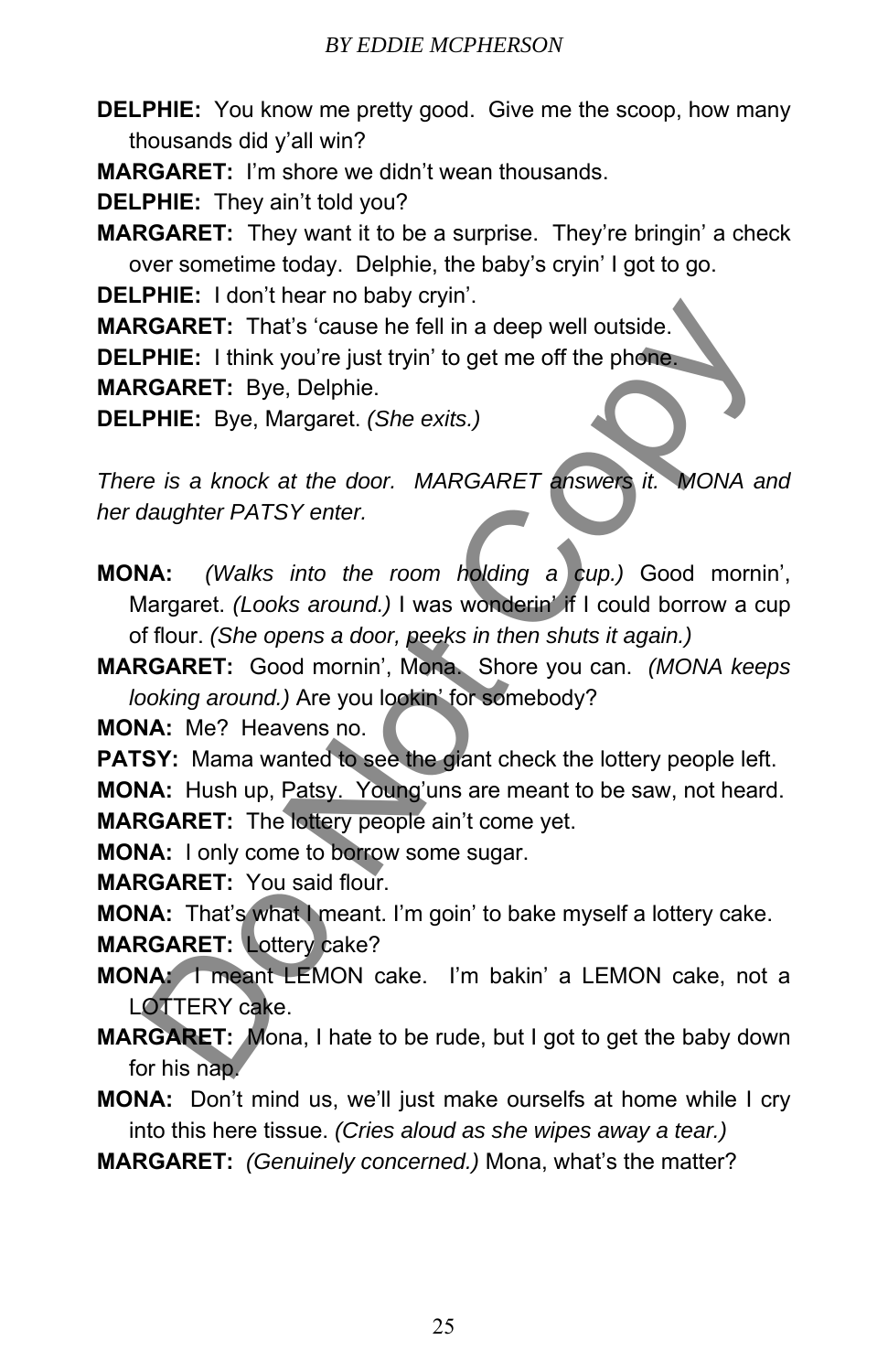**MONA:** *(Stops crying abruptly.)* Well, since you asked. *(Turns to her daughter.)* Patsy, smile at Mrs. Sludge. *(PATSY does, revealing a gap in her front teeth.)* Ain't that the most repugnant sight you ever saw in your life?

**MARGARET:** Well –

- **MONA:** Honey, tell Margaret how all the kids at school makes fun of that gap in your front teeth.
- **PATSY:** *(No emotion, it's clear she's been coached by her mother.)* They make fun of the hideous gap in my front teeth.

**MONA:** Read the letter, silly willy.

**PATSY:** Oh yeah. *(Brings out a piece of paper and reads from it.)* The kids at school make fun of my teeth and call me snaggletooth and it makes me sad so I cry myself to sleep ever' night. *(MONA'S lips move to the words. Apparently, she wrote the letter.)*

**MONA:** *(Crying into her tissue.)* Don't that just break your heart? 'Course I would get braces put on her teeth but since Elmer left, there just ain't been enough money for such things.

**MARGARET:** I didn't know Elmer left.

- **PATSY:** He had to leave. Mama forced him to go off to deer camp for a week.
- **MARGARET:** Mona Graves, you have got some gall.
- **PATSY:** No ma'am, she had that took out last year.
- **MONA:** Keep my gall out of this. *(Heads to the door.)* Let's go, Patsy Cline Graves. I guess some folks just don't care that your teeth are ugly enough to scare a crow.
- **PATSY:** *(Waving big to MARGARET.)* Bye. *(They exit.)*

**MARGARET:** *(Shouting through the door.)* And that ain't a gap in her teeth! You blacked it out with a Sharpie! *(Shuts the door and speaks to the baby.)* My, my, little man. What HAVE we got ourselfs into? *(The phone rings.)* Not again. *(Answers it.)* Hello? Fig. 19 out in the cost of the photon and the same of the pair of the pair.<br>
Solve *(No emotion, it's clear she's been coached by her mother*<br>
NA: Read the letter, silly willy.<br>
SY: (No emotion, it's clear she's been coac

**DELPHIE:** *(Stepping out again.)* Margaret, it's me again.

**MARGARET:** Bye, Delphie.

**DELPHIE:** Bye, Margaret. *(She exits quickly.)*

- **BERTHA MAE:** *(Sticking her head through the front door.)* Knock, knock. *(Entering, followed by ELLARD.)* Have the lottery people come yet?
- **MARGARET:** Not yet. What y'all doin' here?

**BERTHA MAE:** Moral support.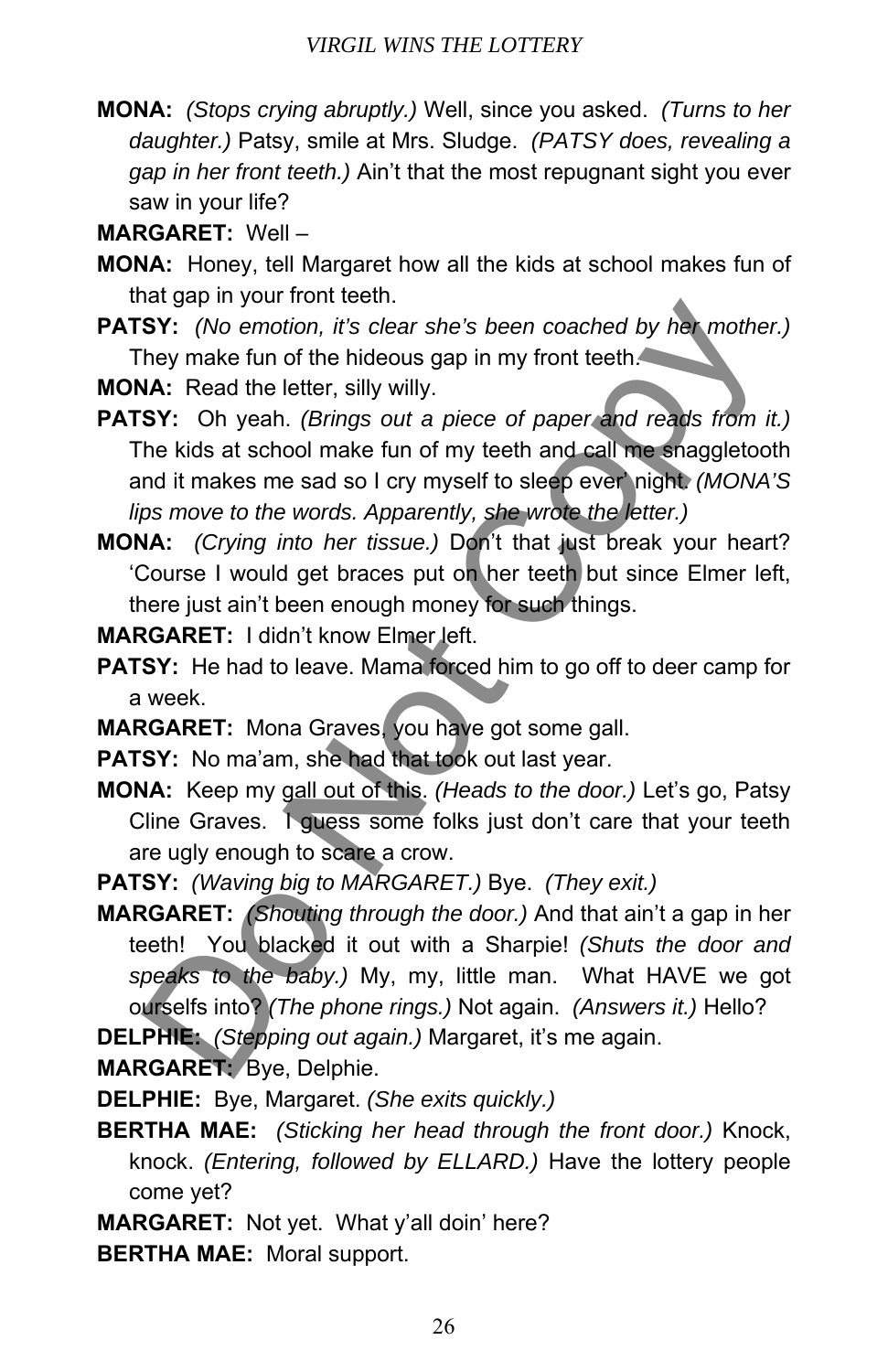- **ELLARD:** *(Looks like he's harboring some good news.)* Margaret, Margaret, shut your eyes and you will get a big surprise. *(MARGARET does. ELLARD tosses a handful of confetti.)* Surprise!! Okay, open your eyes. *(She does.)* I threw confetti on you.
- **BERTHA MAE:** She didn't see it 'cause you told her to close her eyes, knucklehead.
- **ELLARD:** *(On his knees, raking the confetti back into his hand.)* Let's try it again.
- **BERTHA MAE:** Never mind, Ellard, the magic's gone. So, Margaret, have you decided how you're goin' to spend your thousand dollars?
- **MARGARET:** Nobody said nothin' about a *thousand* dollars.
- **ELLARD:** A thousand dollars could really come in handy. Just think what it would be like to take your truck through the car wash and havin' enough money to push the Deluxe Wash button instead of the Economy Wash button. Or bein' able to tip Skeeter down to the barber shop twenty-five cents instead of the regular nickel. Should I go on or do you get my point? yes, who chered to the base of the confetti back into his hand.) Let<br>
ARD: (On his knees, raking the confetti back into his hand.) Let<br>
yit again.<br>
THA MAE: Never mind, Ellard, the magic's gone. So, Margare<br>
ave you decide
- **BERTHA MAE:** Ellard, the only point you got is the one on top of your head. *(To MARGARET.)* Where's Virgil?

**MARGARET:** At work pickin' up nails.

**BERTHA MAE:** Let me guess, he knocked over the nail barrel again.

**MARGARET:** Third time this month. *(There's a knock at the door.)* Oh no, that's them, and Virgil ain't here yet.

**BERTHA MAE:** I'm as nervous as you are, Margaret.

**MARGARET:** Come stand by me.

**BERTHA MAE:** Ellard, grab some more confetti. *(He does.)*

*MARGARET answers the door and there stands HERMAN, Lickskillit's infamous sign maker. He holds a recent sign he has painted.* 

**HERMAN:** Mornin', Margaret.

**MARGARET:** Herman, what in the world brings you out this way? Shouldn't you be paintin' signs?

**HERMAN:** That's why I'm here. I finished paintin' that sign Virgil ordered.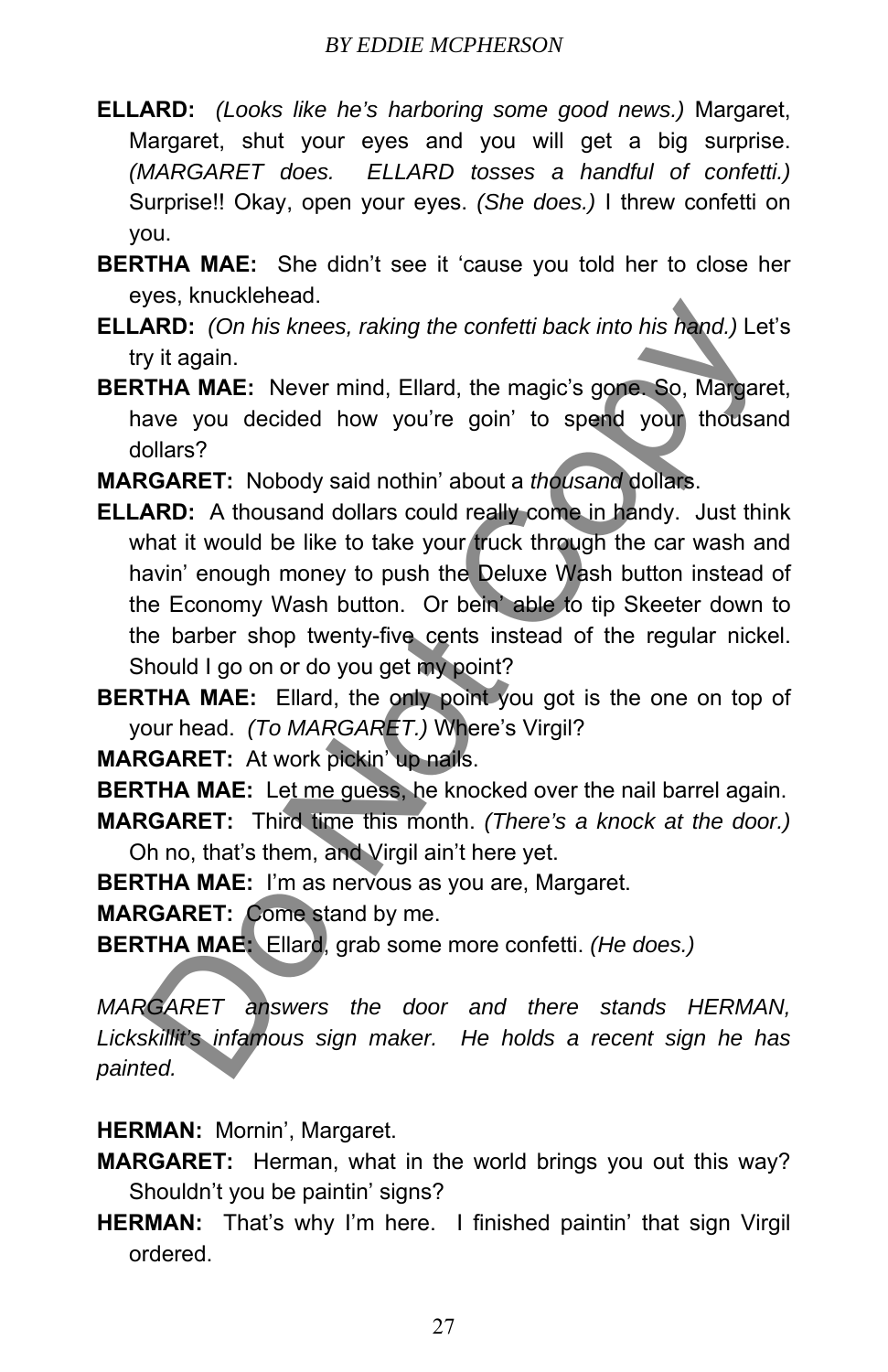**ELLARD:** Mornin', Herman.

**MARGARET:** Oh good, let me see it. *(HERMAN sets it on the sofa or the chair so the audience can plainly see it.)* 

**Private Property?** 

**No.** 

**Hunting Allowed.** 

- **MARGARET:** How much do we owe you?
- **HERMAN:** Dollar fifty.

**MARGARET:** The wood cost more than that.

**ELLARD:** Mornin', Herman.

- **MARGARET:** How in the world are you makin' a livin' chargin' such low prices?
- **HERMAN:** I supplement my income by proofreadin' and repaintin' signs around the area.

**BERTHA MAE:** But ain't you the only sign painter *in* Lickskillit?

- **HERMAN:** Yes ma'am.
- **MARGARET:** You pay YOURSELF to proofread and repaint signs that YOU painted?
- **HERMAN:** *(Shrugs.)* It pays the bills.

**ELLARD:** Mornin', Herman.

- **MARGARET:** *(Shaking her head.)* I'll get your money. *(She digs through her purse that's sitting on a table.)*
- **BERTHA MAE:** *(Reading the sign aloud.)* Private Property? No. Huntin' Allowed. Wait a minute, Herman, somethin' ain't right. This makes it sound like it's okay to hunt on their land.
- **HERMAN:** It does?

**ELLARD:** Mornin', Herman.

- **BERTHA MAE:** The punctuation is all wrong. It should say, *(Pointing to the sign.)* Private Property. No Huntin' Allowed. Do you see what I mean? *(HERMAN stares at the sign, thinking.)* See? Take out the question mark and the period and you'll be fine. MAN: Dollar fifty.<br>
NAN: Dollar fifty.<br>
RAD: Mornin', Herman.<br>
RAD: Mornin', Herman.<br>
RAD: Mornin', Herman.<br>
RAD: Mornin', Herman.<br>
RAD: Mornin', Herman.<br>
We price?<br>
We price?<br>
We price?<br>
Vigns around the area.<br>
TIHA MAE:
- **HERMAN:** Private Property. No Huntin' Allowed. Boy, am I a knucklehead. I'll take it back to my shop and fix it right up.

**ELLARD:** Mornin', Herman.

**MARGARET:** Sorry you have to go to the extry trouble.

- **HERMAN:** That's okay. At least it's more money for my proofreadin' business.
- **MARGARET:** Here's two dollars, keep the change.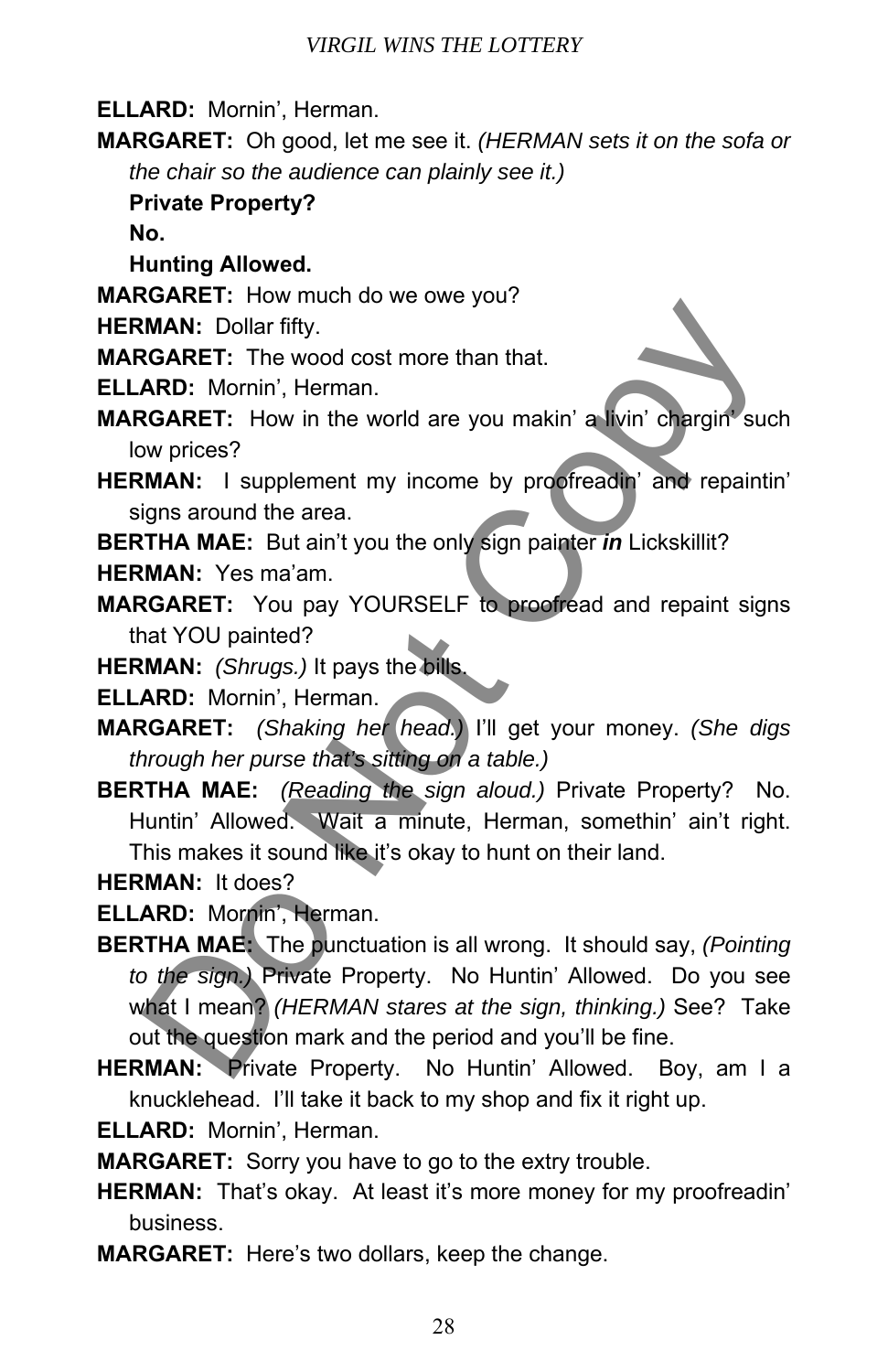**HERMAN:** Pay me AFTER I do it right. Tell Virgil I'll have it repainted by tomorrow. *(Turns and sees ELLARD.)* Mornin', Ellard.

**ELLARD:** Mornin', Herman.

**MARGARET:** *(To HERMAN.)* Much obliged to you, Herman. Bye.

*He exits with the sign. ELLARD crosses to the door, throws up a friendly wave and shouts.* 

- **ELLARD:** Bye, Herman! *(MAMA and PAPA SLUDGE enter through the kitchen door. MAMA SLUDGE carries an old fashioned camera.)*
- **MAMA SLUDGE:** *(Looking around.)* We're here, Margaret. Let me see that giant check!
- **MARGARET:** Mama Sludge? Daddy Sludge? What brings y'all over here this time of day?
- **PAPA SLUDGE:** The same '67 Chevy we've had for a hundred years.

**BERTHA MAE:** Come on, Ellard, let's go rip up some paper towels so you'll have confetti to throw on the lottery folks. *(She pulls ELLARD to the kitchen.)* MRD: Bye, Herman! (MAMA and PAPA SLUDGE enter through<br>the kitchen door. MAMA SLUDGE carries an old fashione<br>amera.)<br>MA SLUDGE: (Looking around.) We're here. Margaret. Let meet that giant check!<br>RGARET: Mama Sludge? Daddy S

**MARGARET:** But, Bertha Mae!

**MAMA SLUDGE:** Ain't they been here with your lottery check?

- **MARGARET:** Not yet. What if y'all come back in a couple of hours and you can see it then.
- **MAMA SLUDGE:** Nonsense, I want to be here when you see how much money you've won?
- PAPA SLUDGE: Speakin' of how much money you've won, how much money v'you won?

**MARGARET:** We don't know yet.

**MAMA SLUDGE:** Law, law, what if it's somethin' as crazy as one thousand dollars?

**MARGARET:** We don't reckon we're goin' to win a *thousand* dollars. **MAMA SLUDGE:** You don't know that you ain't.

**MARGARET:** *(Hinting.)* Mama Sludge, maybe it shouldn't be real crowded in here when the lottery people get here?

**MAMA SLUDGE:** Don't worry, honey, it's just the three of us.

**MARGARET:** Three?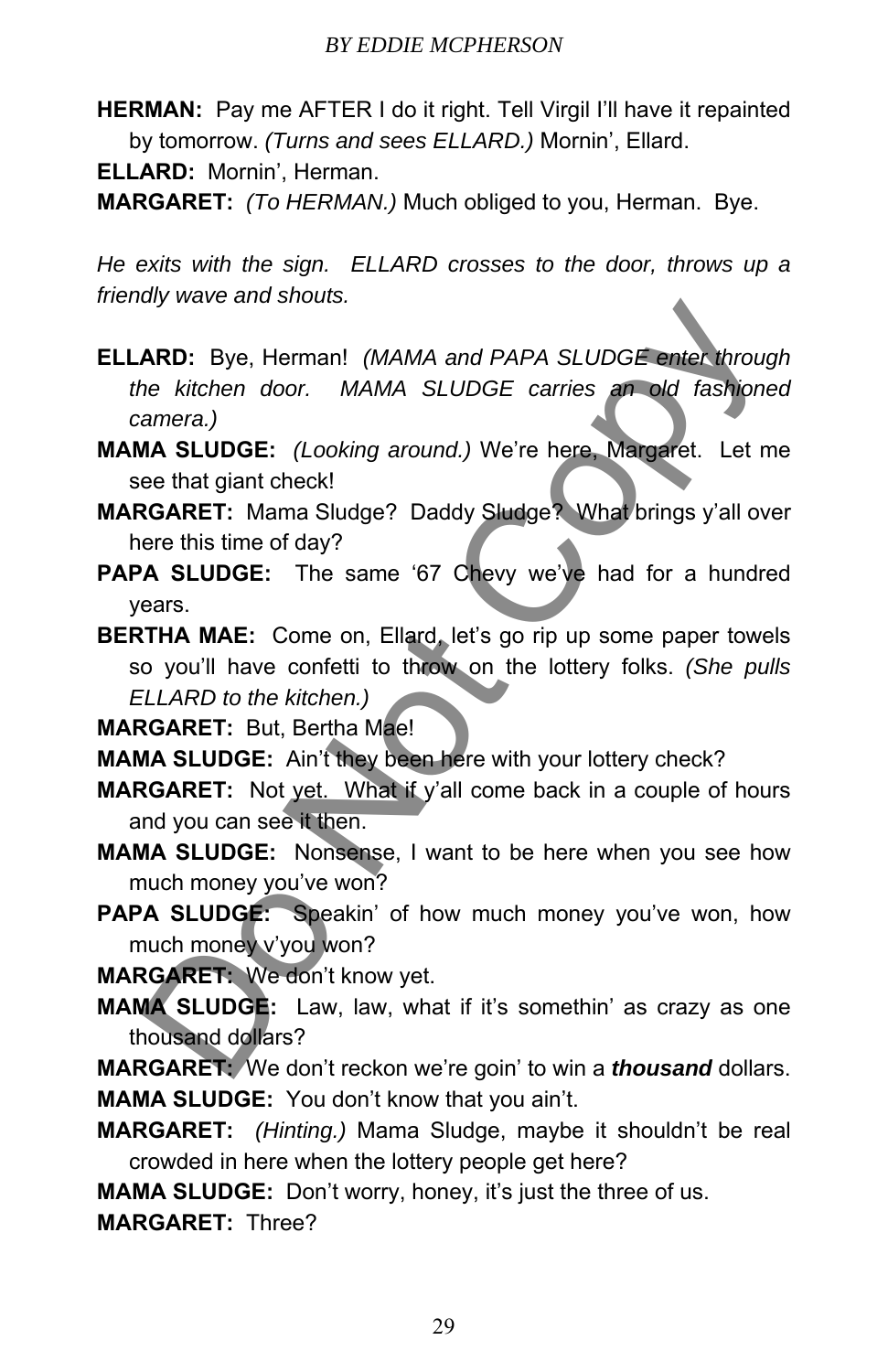- **MAMA SLUDGE:** *(Shouting back through the front door.)* Come on in Mama!
- **MARGARET:** You brought Grandma with you? *(BERTHA MAE and ELLARD reenter ripping up paper towels.)* We're back, Margaret.
- **MARGARET:** Listen, ever'body, I really think that me and Virgil need to be―
- **MAMA SLUDGE:** Margaret, you got to play like somebody has up and kicked the bucket.

**MARGARET:** What do you mean?

- **MAMA SLUDGE:** The only way we can get that stubborn mama of mine out of the house anymore is to tell her we're goin' to a funeral.
- **PAPA SLUDGE:** *(Passing out tissues.)* Ever'body's got to act real sad, so start boo-hooin'.
- **BERTHA MAE:** Mama, I can't believe you told Grandma somebody died.
- **MAMA SLUDGE:** Desperate times call for desperate maters. *(Turns to PAPA SLUDGE.)* Did you hide her glasses?

**PAPA SLUDGE:** *(Pats his pocket.)* They're nice and safe.

- **MAMA SLUDGE:** Good. She can't see two foot in front of her without her glasses.
- **MARGARET:** Who does she think passed away?
- **MAMA SLUDGE:** A close friend of yours that just up and killed over while pullin' weeds in her garden.

GRANDMA enters wearing a black dress, black hat with a black veil *hanging in front of her face. She's crying into a tissue with one hand and feeling out in front of her with the other.*  In Strongence, who yet to play the solitious has the protocol. Wand Street it and Street Copy we can get that stubborn manna in<br>the Noted the bucket. The only way we can get that stubborn manna in<br>the out of the house anym

- **GRANDMA:** *(Singing.)* Shall we gather at the river...the beautiful, the beautiful riverrrrr.
- **MAMA SLUDGE:** *(Rushing to her.)* Come on in, Mama, that's right. I know, it's such a sad, sad occasion.
- **GRANDMA:** *(Looking around without her glasses.)* Looks like they redecorated the funeral parlor. *(Hand up in the air.)* May the Good Lord comfort in this their time of need.
- **MAMA SLUDGE:** Amen, Mama. Uh, Mama, Margaret is right here.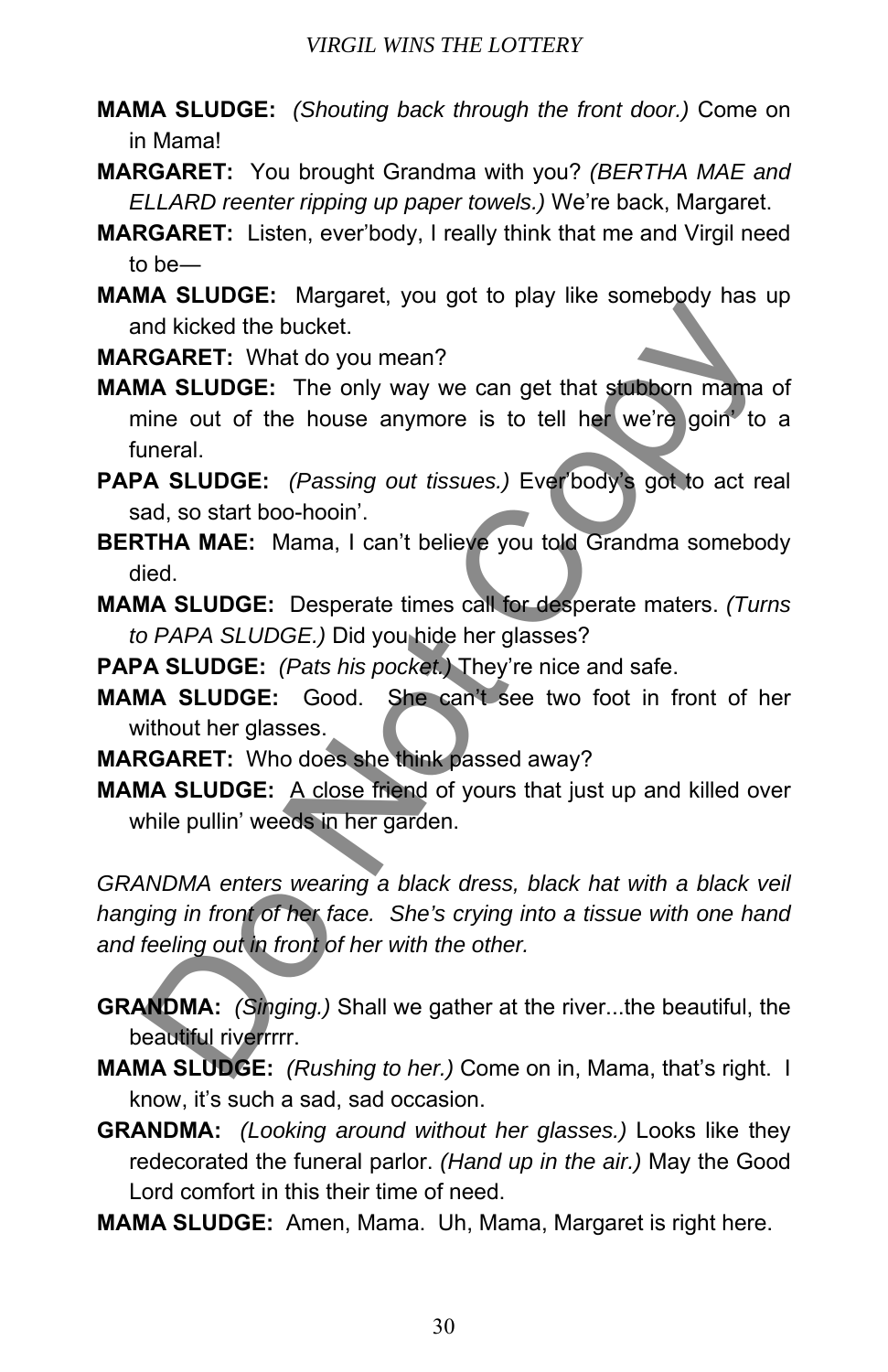**GRANDMA:** Margaret? Oh, honey I'm so sorry 'bout your friend passin' to the great beyond. What was her name?

**MARGARET:** Mama Sludge, the lottery people will be here―

**GRANDMA:** The Lotterys? Oh, yes, I remember them. Nice family. I'm not wearin' my spectacles so you'll have to lead me to the casket.

### **MARGARET:** Casket?

- **GRANDMA:** What you think they laid her in, a wheelbarrow? *(Starts singing "Shall We Gather at the River." While she does MAMA SLUDGE quickly whispers to MARGARET. MARGARET nods in agreement then forces ELLARD to lie down on the sofa. PAPA SLUDGE swings ELLARD'S legs up on the sofa.)*
- **BERTHA MAE:** *(Leading GRANDMA to the back of the sofa.)* Grandma, the dearly departed is right over here.
- **GRANDMA:** This is such a sad time for our community. *(Sings.)* The beautiful, the beautiful riverrrrr. *(MAMA SLUDGE motions for everyone to sing along.)* Gather with the saints at the river that flows by the throne of God. *(ELLARD sits up singing, but BERTHA MAE hits him in the chest and causes him to lie back down. GRANDMA looks down at ELLARD.)* Ohhhhh, she looks real natural. I'm shore she is up there knockin' at heaven's gate this very minute. *(There's a knock at the door. GRANDMA shouts.)* Open up them pearly gates, Saint Peter, she's a friend of the family! **STANDIMA:** What you think they laid her in, a wheelbarrow? (Star-<br> **INDIMA:** What you think they laid her in, a wheelbarrow? (Star-<br> **ILUDGE** quickly whispers to MARGARET. MARGARET nods<br>
greement then forces ELLARD to lie
- **MARGARET:** *(Pulling PAPA SLUDGE to the side.)* Daddy Sludge, I hate to be rude, but that's probably the lottery people.
- PAPA SLUDGE: Don't worry, Margaret, I'll get ever'body in the kitchen.

**MARGARET:** I'm much obliged.

- **GRANDMA:** *(Hand up in the air, in a preachy mood.)* Ashes to ashes! Dust to dust! We never know when death will be knockin' at OUR door. *(Three more knocks at the front door.)* Please tell me somebody else heard that.
- **PAPA SLUDGE:** *(Taking her gently by the shoulders and leading her to the kitchen.)* Come on, Mama, we'll go in here so the family can be alone with the dearly departed.
- **GRANDMA:** *(Hand up in the air, singing.)* Oh when the saints come marchin' in, oh when the saints come marchin' in…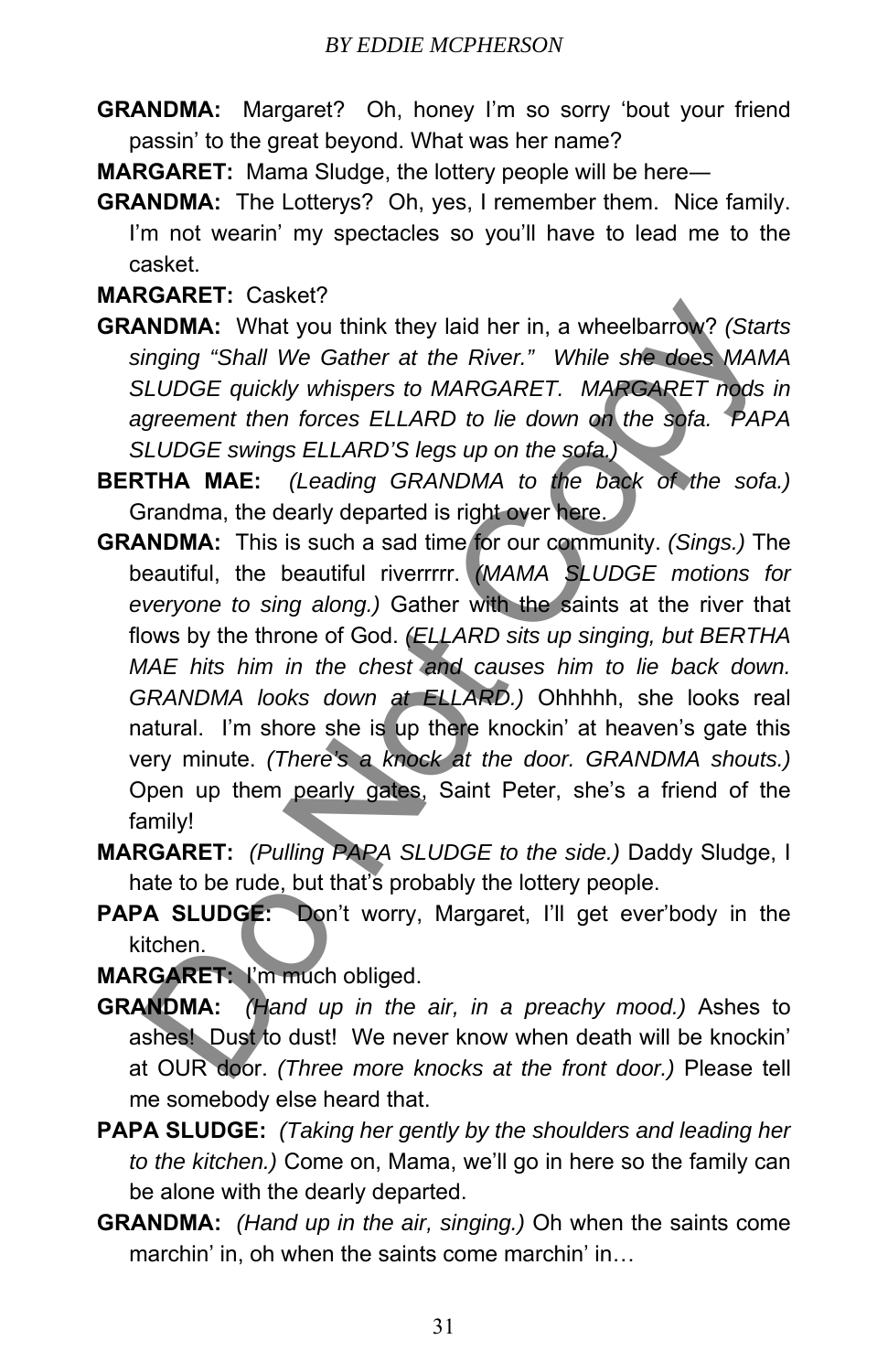**PAPA SLUDGE:** Amen. *(They exit to the kitchen.)*

**MAMA SLUDGE:** *(Rushing to the front door.)* The people's here.

**MARGARET:** Don't answer the door, Virgil ain't here yet.

**MAMA SLUDGE:** What you goin' to do leave 'em out on the stoop all day?

**MARGARET:** No. I mean I don't know.

**BERTHA MAE:** Come on, Ellard, Margaret wants to be by herself.

**ELLARD:** I can't get up, I'm dead.

**BERTHA MAE:** Only from the neck up. Let's GO. *(She and ELLARD exit to the kitchen. There are three more knocks at the front door.)* **MARGARET:** *(Straightens her dress.)* Come in!

*MAMA HOOPER and PAPA HOOPER rush in. PAPA HOOPER wears a t-shirt that reads "Breaker 4-9."* 

**MAMA HOOPER:** 'Bout time, my knuckles was startin' to bleed.

**MARGARET:** Mama, I thought you was the lottery people.

**MAMA HOOPER:** You mean they ain't come yet?

**PAPA HOOPER:** They better be here. I gave up a CB radio convention for this silliness.

**MAMA HOOPER:** There ain't nothin' silly 'bout winnin' a million dollars.

- **MARGARET:** It ain't a million dollars. Mama, ever'body's in the kitchen if y'all want to join them.
- **PAPA HOOPER:** *(Crossing his arms stubbornly.)* I gave up my convention to see the giant check, so I ain't goin' nowhere 'til I see the giant check. **EXECUTE THAN MARE:** Construction, Language Wantes to be by the set to the kitchen. There are three more knocks at the front door<br> **GARET:** (Straightens her dress.) Come in!<br>
AA HOOPER and PAPA HOOPER rush in. PAPA HOOPER<br>

**MARGARET:** There's some fried chicken in the fridge.

**PAPA HOOPER:** So, if anybody needs me, I'll be in the kitchen. *(He exits to the kitchen.)*

**MARGARET:** Mama, keep him in there 'til I give the all clear.

**MAMA HOOPER:** Law law.

*She exits as VIRGIL rushes through the front door. His fingers are covered with bandages.* 

**VIRGIL:** Are they here yet? Am I on time? How much money did we win?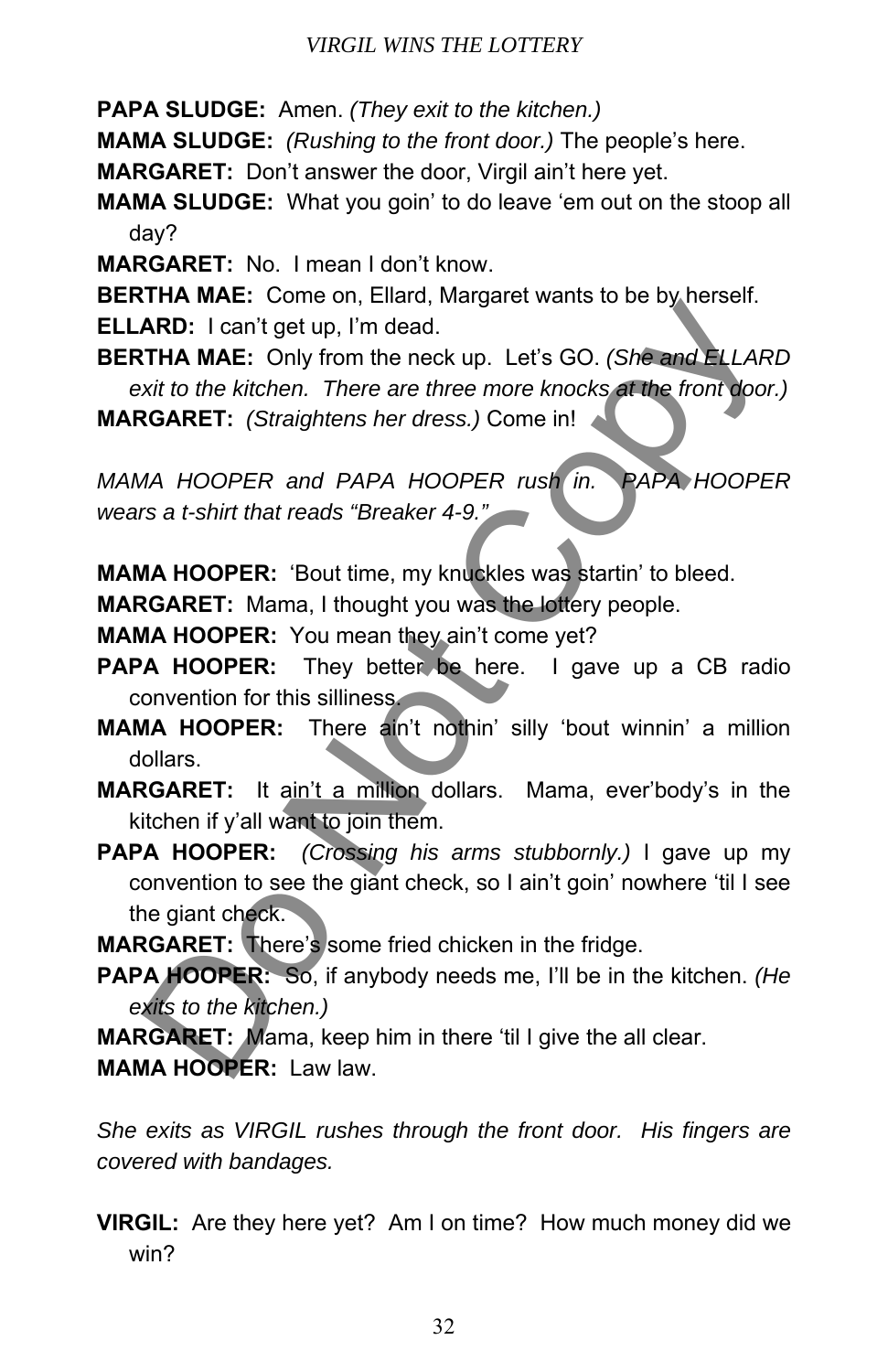**MARGARET:** No. Yes. And I don't know. Are your fingers okay? **VIRGIL:** Pickin' up nails in a hurry ain't a very smart ideal.

**MARGARET:** Come to the back, I got a jacket laid out for you.

**VIRGIL:** What if the lottery people come?

**MARGARET:** We're goin' to the next room, not Suburbia Russia. *(They exit. There's a pause then Bertha Mae sticks her head through the kitchen door.)*

**BERTHA MAE:** *(Whispers.)* Margaret? Virgil? *(She tiptoes in.)* Come on, Ellard. Ellard? *(ELLARD crawls in on his hands and knees and stops beside her but she doesn't see him.)*

**ELLARD:** I'm down here.

**BERTHA MAE:** You scared me to death. Be quiet and follow me, we can watch the action from over here. *(They tiptoe across the stage and hide underneath a large quilt or blanket. There's a knock at the door.)* Mongarities Marchineson, Margaret? Virgil? (She matoson:<br>
THA MAE: (Whispers.) Margaret? Virgil? (She matos are<br>
note on, Ellard. Ellard? (ELLARD crawls in on this hands are<br> **ARD:** I'm down here.<br> **ARD:** I'm down here.<br>

**ELLARD:** *(Removing the quilt.)* I'll get it.

**BERTHA MAE:** *(Pulls him back down.)* Sit down! *(She covers them up again. VIRGIL and MARGARET rush in. VIRGIL now wears a blazer. MARGARET holds the baby.)*

**VIRGIL:** There they are. Where's the baby?

**MARGARET:** In my arms, knucklehead.

**VIRGIL:** How do I look?

**MARGARET:** Truth or a fib.

**VIRGIL:** Fib.

**MARGARET:** You look wonderful!

**VIRGIL:** Much obliged.

*He opens the door and there stands HERMAN holding the large check with its back showing, D.J. holding a microphone and BURMA who wears large headphones and holds a metal box.* 

**D.J.:** Howdy, howdy, howdy! Is this the Sludge household?

**VIRGIL:** *(With a big grin.)* It shore enough is, D.J.

**D.J.:** And are you Virgil Sludge?

**VIRGIL:** *(Smiling.)* I shore enough am and I'm happier than a dead 'possum baskin' in the sunshine.

**D.J.:** And is this Margaret Sludge, your little wife? **VIRGIL:** Well, my wife, yeah.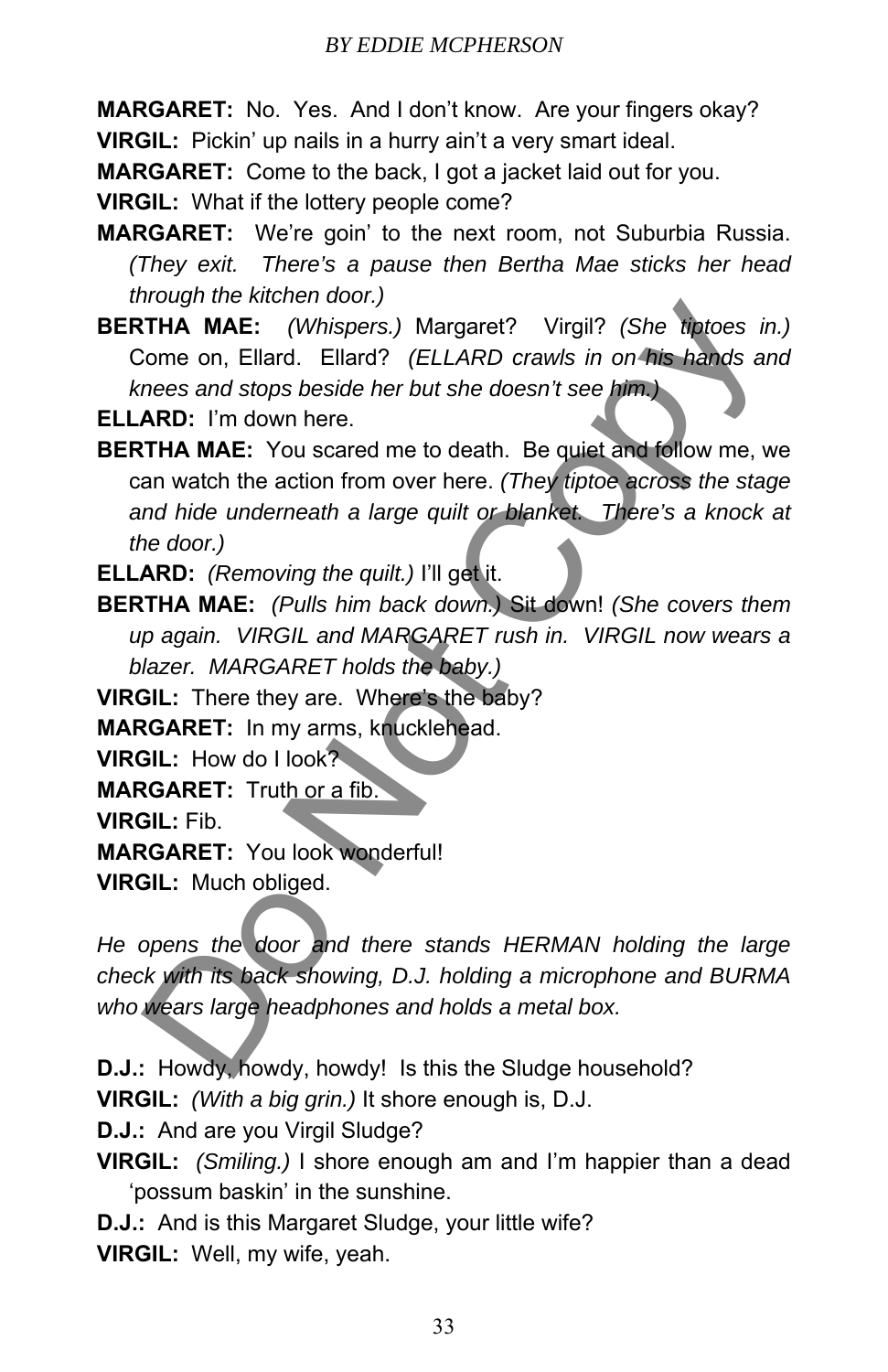#### *VIRGIL WINS THE LOTTERY*

**D.J.:** *(Turns to BURMA.)* Burma, are we on?

**BURMA:** What's that?

**D.J.:** *(Shouting.)* Are we on the air, yet?!

**BURMA:** Yep, we are LIVE and on the air!!

- **D.J.:** *(To VIRGIL and MARGARET.)* Virgil and Margaret, we are live on the air with WYAM radio. Lickskillit's favorite and only comin' at you with 99.9 watts of power. And we are standin' in the livin' room of Virgil and Margaret Sludge, winners of Lickskillit's lottery. How does it feel to win this money, Mr. Sludge?
- **VIRGIL:** You know when you have an itch in the middle of your back and you can't reach it and it's driving you crazy and you go to a door frame and rub your back up and down against it and you hit the spot? It feels just like that. bow more of Virgil and Margaret Sludge, winners of Lickskillik's lotter<br>Dom of Virgil and Margaret Sludge, winners of Lickskillik's lotter<br>
How does it feel to win this money, Mr. Sludge?<br> **GIL:** You know when you have an
- **D.J.:** *(Laughs.)* You heard it here first, folks, it feels REAL good. And Mrs. Sludge, how does it make YOU feel?
- **MARGARET:** *(Grabs the microphone and pulls it in to her.)* You know when you have a itch in the middle of your back―
- **D.J.:** *(Takes his microphone back.)* Alrighty then, it feels extry good. And what about you, little feller? *(He puts the microphone inside the baby's blanket. Sound effect: BURP.)* You heard it here first, folks, BURP!
- **HERMAN:** *(Waving at them over the check.)* Hey, Margaret, hey Virgil!

**VIRGIL:** Herman, what on earth are you doin' here?

- **D.J.:** They let me do the letterin' for the giant check. Sorry that nobody from the lottery committee could be here to present this, but Ethel's on vacation and Melvin tripped over his baby.
- **HERMAN:** He didn't trip over his baby, he tripped on spilled GRAVY. Cracked his fibula. Anyway, they sent us over to do the honors.
- **D.J.:** So, Sludge family, are you ready to see just how many smackaroos you have won?
- **VIRGIL:** Is it a thousand dollars?
- **MARGARET:** *(Clinging to VIRGIL'S arm.)* Oh, Virgil, I think I might just kill over if we won a thousand dollars.
- **D.J.:** Virgil Sludge, Margaret Sludge, you have won yourselfs― *(As HERMAN turns the check around.)* Ten thousand clams!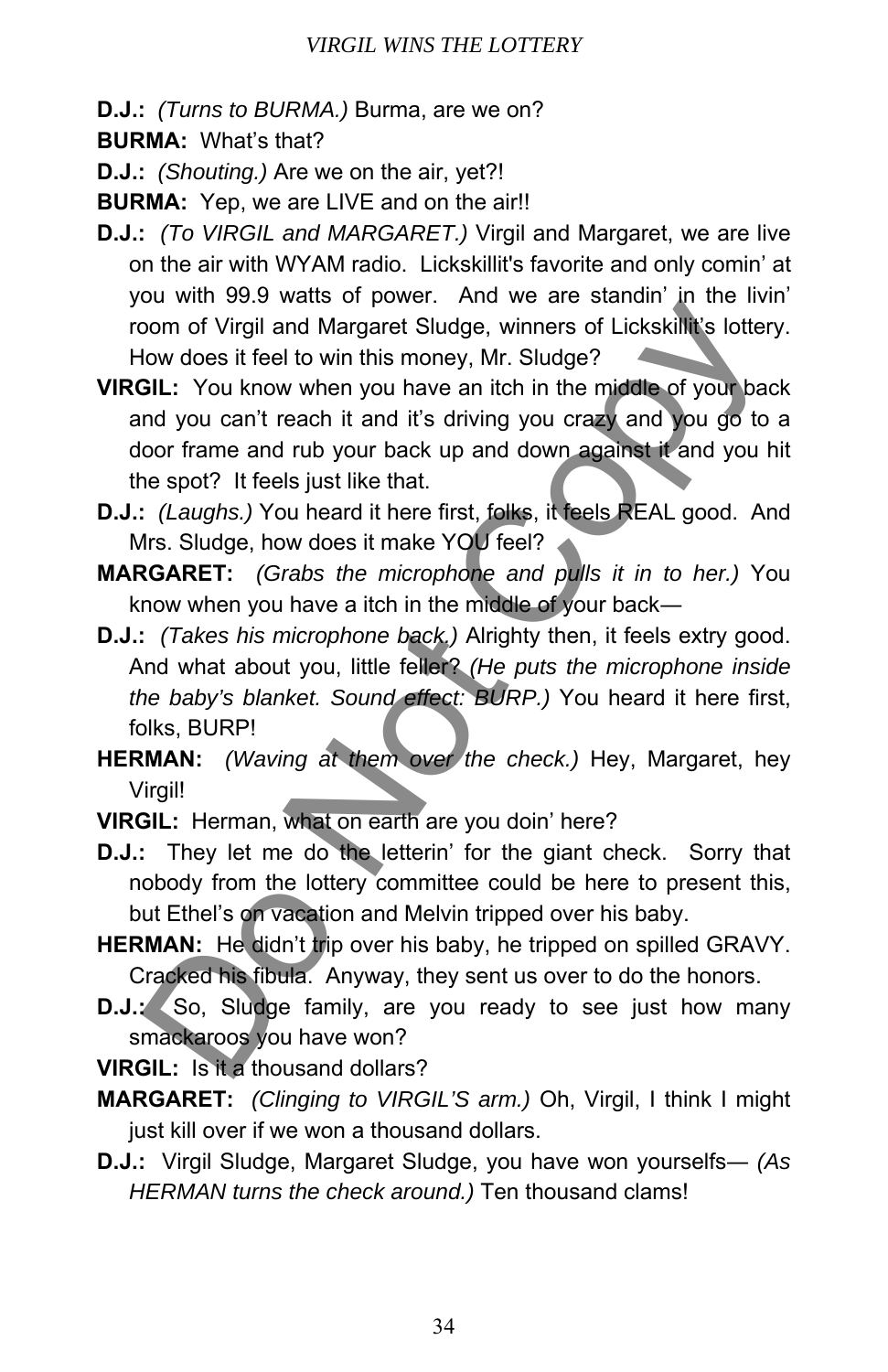*BURMA blows a whistle in VIRGIL'S ear while HERMAN tosses up about five pieces of confetti and a short piece of fanfare music plays. VIRGIL and MARGARET let out happy screams. MARGARET hands the baby to D.J. and hugs VIRGIL. ELLARD and BERTHA MAE are peeping from beneath the quilt. ELLARD throws confetti into the air.* 

- **VIRGIL:** *(Turns to D.J.)* Let me get this right, did you say ten *thousand* clams?
- **D.J.:** Ten THOUSAND clamaroos! Virgil, Margaret, your lives are changed forever! *(BURMA blows the whistle in D.J.'S ear. He grabs it from her.)* Let's hear from the happy couple.
- **MARGARET:** *(Into the microphone.)* Ten thousand dollars might be a lot of money, D.J., but one thing's for sure, me and Virgil will always be the simple, unassumin' country folk we are right now. *(BERTHA MAE and ELLARD jump out from their hiding place.)*
- **BERTHA MAE:** *(Running to MARGARET with open arms.)* Margaret, I'm so happy for you!

**MARGARET:** Y'all get out of here, can't you see we're on the radio? **ELLARD:** But –

**VIRGIL:** You heard what she said, GO! *(They drop their heads and exit out the front door.)*

- **MARGARET:** *(Back to the microphone.)* Yes sir, we will be the same sweet people we've always been. And I'll keep on cleanin', bakin' and takin' care of our little baby and Virgil will keep on workin' down at the hardware store just like always. The Transis of the state of the microphone and pulls it to his mouth. The area well always and clames?<br>
The THOUSAND clamaroos! Virgil, Margaret, your lives an ananged forever! (BURMA blows the whistle in DJ.'S ear. Franks
- **VIRGIL:** *(Grabs the microphone and pulls it to his mouth.)* No I won't, I'm quittin' my job.
- **MARGARET:** You're quittin' your job? *(Beat, then he and MARGARET scream a happy scream, hug, and dance.)*
- **VIRGIL:** *(Into the microphone.)* But Margaret's right, we will always be the simple and lovin' folks we have always been. *(The HOOPERS and the SLUDGES run from the kitchen.)*
- **MAMA SLUDGE:** *(Running for VIRGIL.)* Oh, baby we're so proud for yoooooou!
- **VIRGIL:** *(Covering the microphone.)* Mama, please! Can't y'all see we're doin' somethin' important here!
- **MAMA HOOPER:** But –